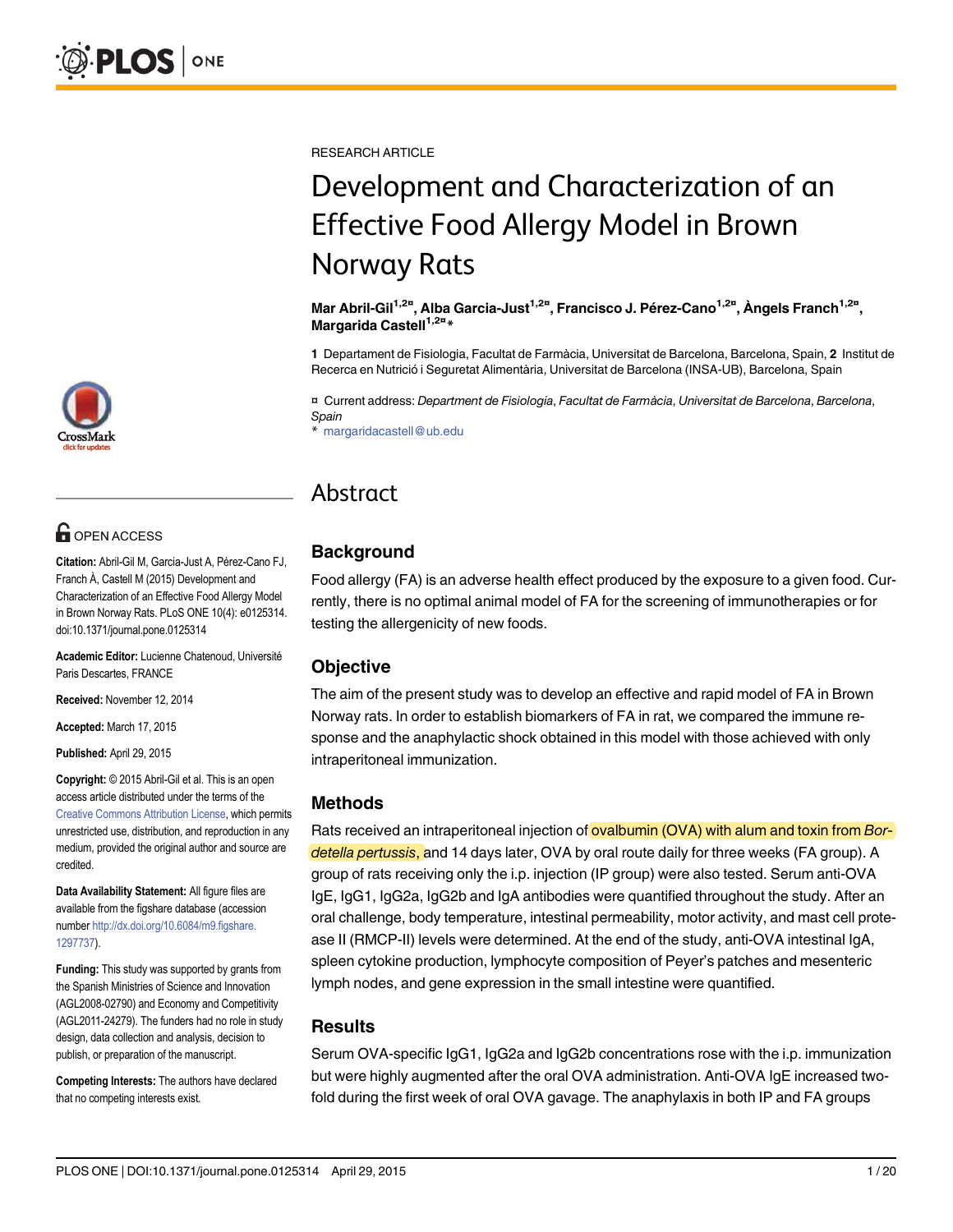<span id="page-1-0"></span>decreased body temperature and motor activity, whereas intestinal permeability increased. Interestingly, the FA group showed a much higher RMCP II serum protein and intestinal mRNA expression.

#### **Conclusions**

These results show both an effective and relatively rapid model of FA assessed by means of specific antibody titres and the high production of RMCP-II and its intestinal gene expression.

#### Introduction

Food allergy (FA) is 'an adverse health effect arising from a specific immune response that occurs reproducibly on exposure to a given food' [[1\]](#page-15-0). Nowadays it is a major public health problem and the only therapy available consists of avoiding the causative foods [[2](#page-15-0)]. An American retrospective study showed that the economic burden of FA reactions and anaphylaxis treatments is near to \$300 million [[3\]](#page-15-0). Despite the fact that more than 170 foods have been reported to cause IgE-mediated hypersensitivity  $[4]$  $[4]$  $[4]$ , most of the allergic reactions are attributed to a limited number of foods, cow's milk, egg, nuts and seafood being the most common in Europe  $[5]$  $[5]$ , whereas they share prominence with wheat, soy and peanut in the USA [[6\]](#page-15-0). Although the exact prevalence of FA remains uncertain, data supports that its prevalence is increasing with current rates around 5% in adults and approaching 8% in the child population  $[7]$ .

In healthy conditions, the intestinal barrier, constituted by the epithelium covered with mucus, enzymes and bile salts together with extreme pH, acts as a physical barrier preventing the passage of harmful pathogens, as well as a selective filter, allowing essential dietary nutrients to pass into the circulation  $[8,9]$ . In general, food ingestion results in oral tolerance: when dendritic cells, the professional antigen-presenting cells, capture food antigen in the lamina propria (LP) and Peyer's patches (PP), they carry them to the mesenteric lymph nodes (MLN) where they induce regulatory T (Treg) cells that migrate back to the LP. The resident macrophages in the LP can expand Treg cells, suppressing Th2 cytokines and IgE as well as the effector functions of mast cells and basophils, thus inhibiting allergic inflammation and food hypersensitivity [\[8,10](#page-16-0)]. In contrast, patients with FA have lost the immune mechanisms responsible for oral tolerance, and recognize some food antigens as harmful molecules. In this population, alterations in Treg cell function and environmental factors, such as microbiota, have been suggested to be important contributors to food sensitization and allergy [[11](#page-16-0)].

Animal models, such as those described in dogs, swine, guinea pigs, mice and rats, have been used for assessment of allergenicity of foods, although the optimal model has not been reached  $[12-18]$  $[12-18]$  $[12-18]$  $[12-18]$  $[12-18]$ . In the case of dogs, the gut anatomy, physiology and nutritional requirements are similar to humans and in swine the anatomy, physiology and immunology of skin and gastrointestinal tract are also comparable to humans [\[19\]](#page-16-0), but in both animal species there are some disadvantages in comparison with rodents, such as the expense incurred by animal maintenance, the limited availability of strains, the lack of commercially available immunological reagents, and the long process to sensitization (18 months for dogs) [\[20](#page-16-0)]. Studies related to cow's milk allergy commonly use guinea pigs for oral sensitization  $[21,22]$  $[21,22]$ . However, it is not an appropriate model for the assessment of allergenicity of novel proteins because the immunological reactions to proteins differ from those in humans  $[22]$  $[22]$  $[22]$ , there are a lack of available tools to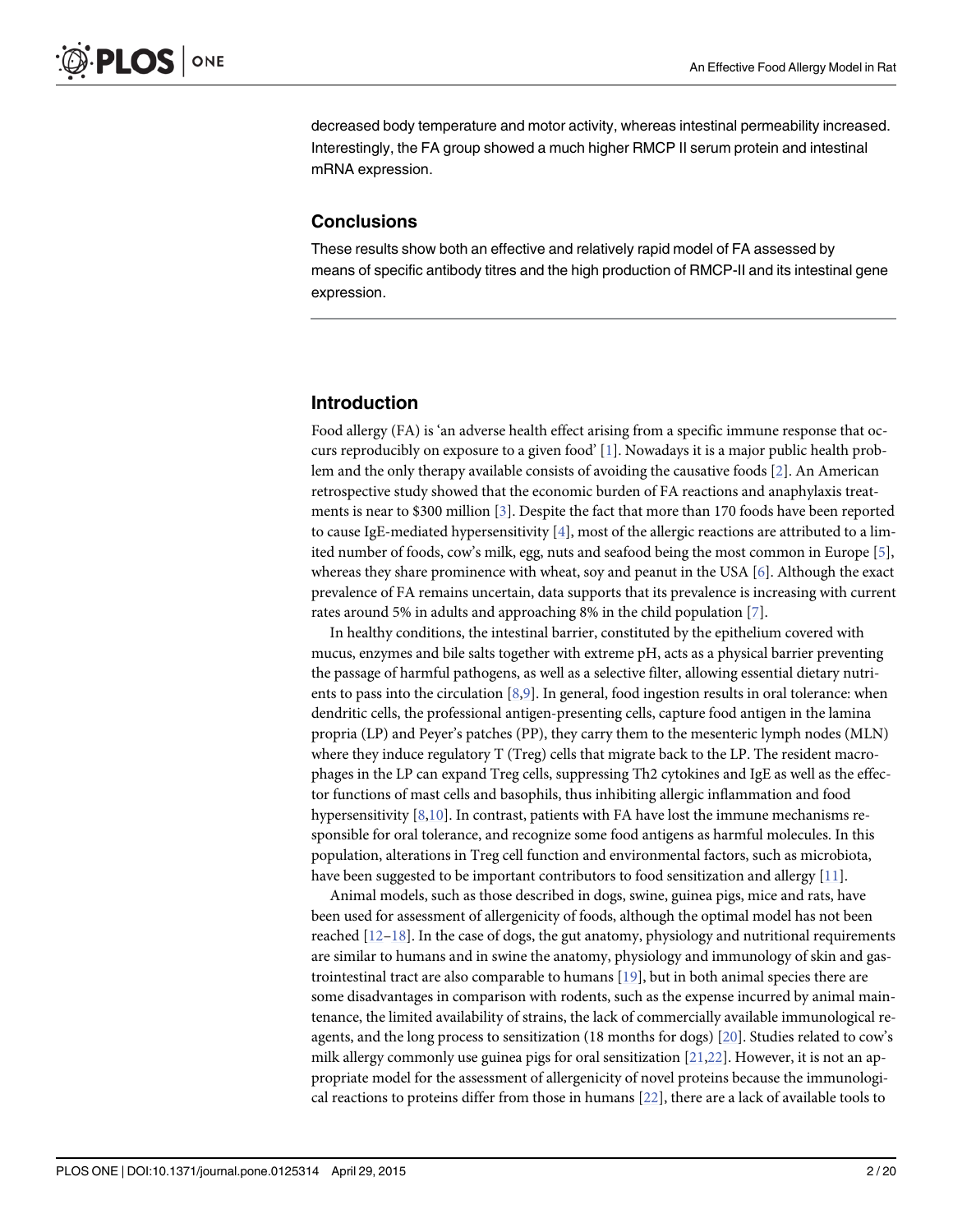<span id="page-2-0"></span>study the guinea pig immune system and, for FA research, there are significant differences in the immunophysiology in comparison with other species [[19](#page-16-0)].

Regarding the use of mice in allergy research, the transcriptional analysis approach has shown remarkable consistency between murine and human samples, and studies in atopic dermatitis showed a high degree of homology in the gene expression profile [[23](#page-16-0)]. In addition, their small size, short breeding cycle and well-characterized immunology are certainly key factors. Several allergy models performed in mice differ in the strain, the sensitization route, the type of allergen, the dosage, or the use of an adjuvant  $[16,24–27]$  $[16,24–27]$  $[16,24–27]$  $[16,24–27]$ . Nevertheless, the natural complexity of the allergic reactions makes it difficult to find a single reliable marker to quantify the sensitization potential of a protein [[28](#page-16-0)]. Finally, the use of rats has a number of advantages compared with other animal models, particularly with respect to being one of the most commonly used species in toxicity testing  $[29]$ . Brown Norway (BN) rats have been widely studied because this strain is a high IgE responder, similar to atopic humans. BN rats have been used as a model of FA in the presence or absence of an adjuvant. In this latter condition, Knippels et al. have demonstrated oral sensitization and have evaluated the influence of rat strain [\[30\]](#page-17-0) and dosage [\[31,32\]](#page-17-0). However, the model of oral sensitization without an adjuvant requires a long process of sensitization (six weeks) and, although it has been used in several studies [\[33](#page-17-0)–[36\]](#page-17-0), success after oral sensitization was not always achieved in a high percentage of rats  $[37]$  and/or the sensitization does not always induce the synthesis of IgE antibodies [[20](#page-16-0)[,30,38,39\]](#page-17-0)]. This limitation makes it difficult to use this model for the screening of new therapies or allergenicity studies. Regarding the use of other sensitization routes and an adjuvant to induce FA in BN rats, the administration of two to three intraperitoneal (i.p.) injections of allergen and, in some cases, the oral gavage of the same allergen has been applied  $[40-42]$  $[40-42]$  $[40-42]$  $[40-42]$ . The present study aimed to develop an effective and more rapid model of FA in BN rats based on that reported by Ogawa et al. [[43](#page-17-0)] with only one i.p. injection of the allergen with alum together with toxin from Bordetella pertussis (tBp) to promote IgE synthesis [[44](#page-17-0)], and two weeks later the oral administration of soluble allergen. In order to establish biomarkers of FA in rat, we compared the specific immune and the anaphylactic responses obtained in this model with those achieved with only an i.p. immunization.

#### Material and Methods

#### Animals and experimental design

Three-week-old female BN rats obtained from Janvier (Saint-Berthevin, France) were maintained on an OVA-free diet and water ad libitum. The parent rats had followed the SSNIFF S8189-S105 diet, free of egg proteins. The rats were housed in cages under conditions of controlled temperature and humidity in a 12:12 h light-dark cycle. After an acclimatization period of one week, the rats were randomized into three groups: reference (RF) group, intraperitoneal (IP) group and food allergy (FA) group ( $n = 8$  per group). The FA induction was carried out by combining an i.p. immunization with OVA mixed with alum and tBp followed, 14 days later, by oral OVA administration for three weeks; five days later, an oral challenge was given to cause an anaphylactic response (AR). The AR was evaluated by means of body temperature, protease release of mast cells, intestinal permeability and also by motor activity assessment [\[45](#page-17-0)]. Finally, rats were sacrificed on day 42, two days after the oral challenge, to collect tissue samples. During the study, the body weight was registered and blood samples were collected weekly to determine specific antibodies production.

Experimental design was repeated twice in order to get representative results of an enough number of animals per group.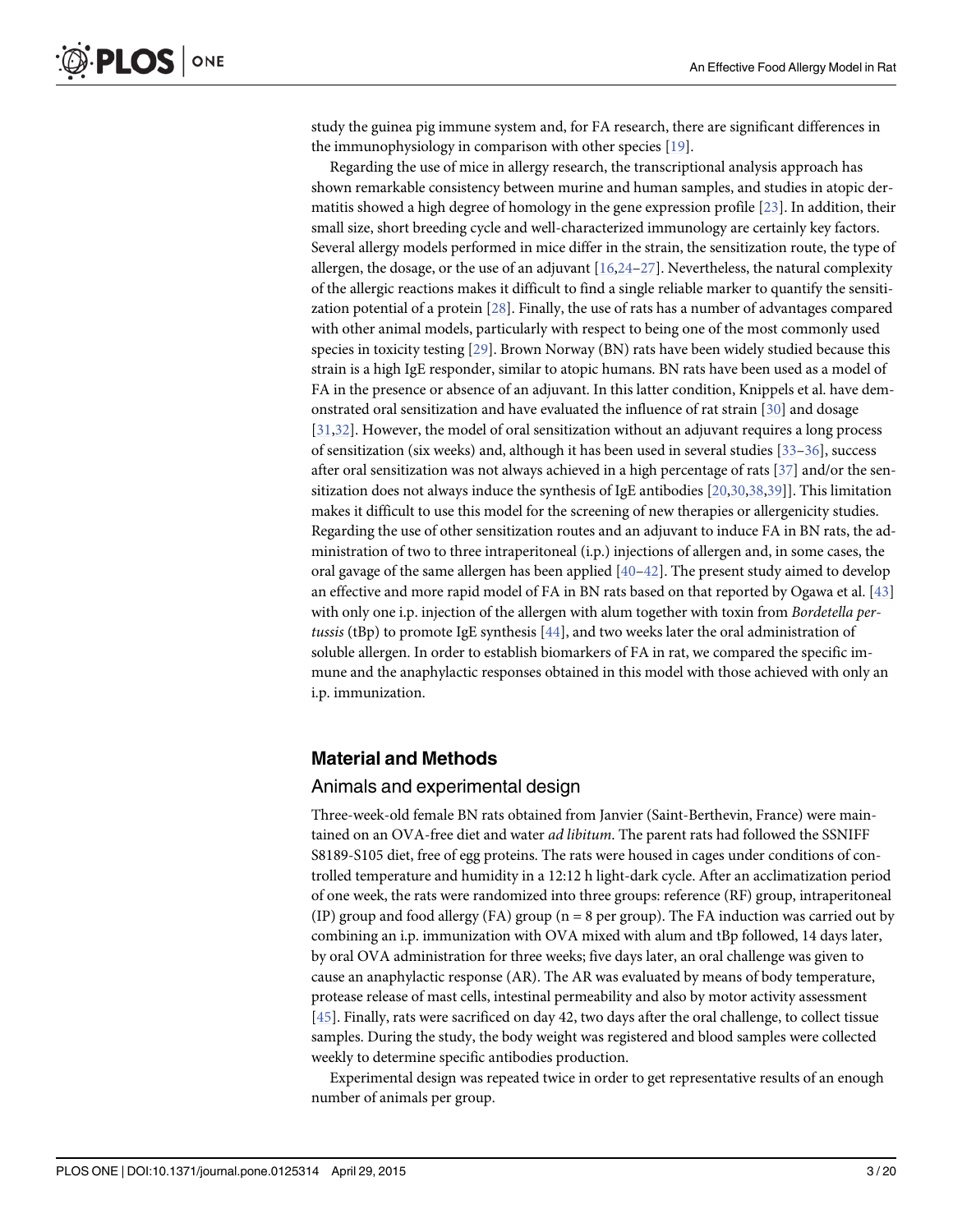<span id="page-3-0"></span>Experimental procedures in rats were reviewed and approved by the Ethical Committee for Animal Experimentation at the University of Barcelona (ref.359/12).

#### Food allergy induction

An emulsion of OVA (grade V, Sigma-Aldrich, Madrid, Spain) as allergen, in alum (Imject, Pierce, IL, USA) as an adjuvant and tBp (Sigma-Aldrich) was prepared. Each rat from the IP group received by i.p. route 0.5 mL of the emulsion containing 50 μg of OVA, 2.5 mg of Imject and 50 ng of tBp. In the FA group, in addition to the i.p. injection as administered in the case of the IP group, the animals received, starting 14 days later, 1 mL of OVA solution in sodium bicarbonate (1 mg per rat) by oral gavage five days/week for three weeks. As a control, the IP and RF groups received 1 mL of sodium bicarbonate by oral gavage for the same period.

#### Anaphylaxis induction

Forty days after OVA i.p. immunization, the animals were deprived of food overnight and then received 2 mL of OVA (200 mg per rat) orally. Blood was collected every 30 min up to 2 h post-AR induction from the saphenous vein. During this period rectal temperature was measured using a digital thermometer (OMRON Healthcare Europe, the Netherlands).

In order to determine the intestinal barrier integrity, 30 min after the challenge each rat received 100 mg/mL of β-lactoglobuline (βLG, Sigma-Aldrich) by oral gavage [\[31\]](#page-17-0), details are described in the "Quantification of intestinal permeability" section

#### Motor activity measurement

Motor activity was assessed for 21 min using individual cages in an isolated room, with an activity meter that included two perpendicular infrared beams, which crossed the cage 6 cm above the floor. These facilities have been commonly used to study rat motor activity in different conditions [[46,47\]](#page-17-0). Two motor activity measures were performed: the first was measured 24 h before anaphylaxis induction to determine the basal movements, and the second immediately after the oral challenge to establish the changes produced by anaphylaxis induction. Activity counts were recorded using time frames of 1 min for 21 min. To stimulate rat movements, 8 min after the beginning of the measurement, the lights were turned off for 5 min and then turned on until the end of the measurement. The results refer to the movements in three time phases (pre-darkness, darkness and post-darkness) as well as the entire period. The area under the curve (AUC) for the 21-min period and the percentage of decrease in motor activity after AS induction with respect to the basal measurement in each studied phase as well as in the whole period were also calculated.

#### Sacrifice and sample processing

Two days after AR the rats were anaesthetized with ketamine (90 mg/kg) (Merial Laboratories S.A, Barcelona, Spain) and xylazine (10 mg/kg) (Bayer A.G, Leverkusen, Germany). Blood was obtained by heart puncture. MLN and spleen were also dissected for immediate lymphocyte isolation. From the middle of the small intestine (SI), a small piece (0.5 cm) was excised and kept in RNA later (Ambion, Life Technologies, Austin, USA) until gene expression analysis by real-time PCR, the procedure is detailed in the "Quantification of gene expression in small intestine" section. From the distal part of the SI, visible PP were collected for immediate lymphocyte isolation, and gut washes were obtained for quantification of specific IgA.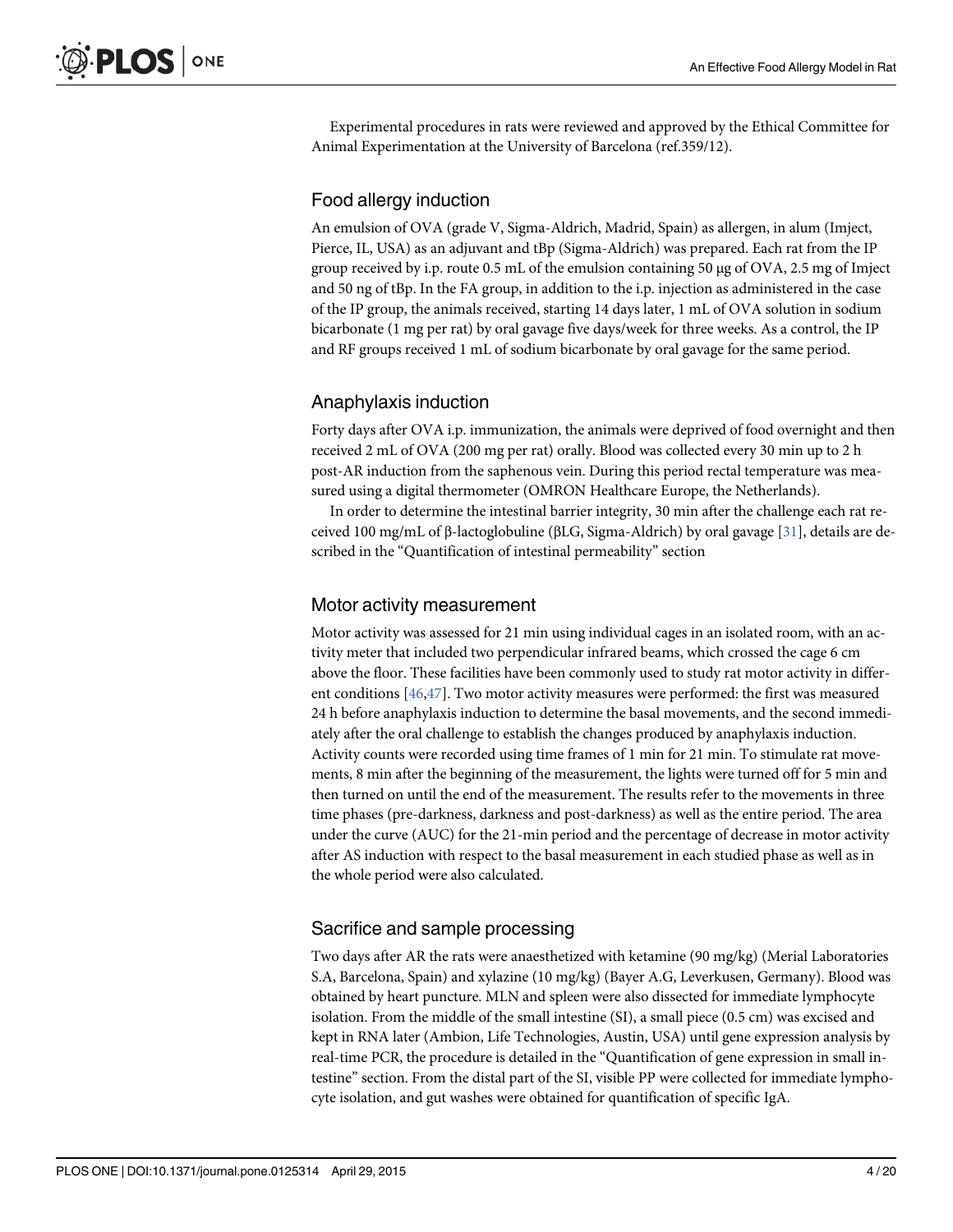# <span id="page-4-0"></span>Peyer's patches lymphocyte isolation and gut wash obtention

The processing of these samples was performed as previously described [\[48,49\]](#page-17-0). Briefly, PP were incubated with complete culture medium containing Roswell Park Memorial Institute (RPMI 1640, Sigma-Aldrich), 10% fetal bovine serum (FBS), 100 IU/mL streptomycinpenicillin, 2 mM L-glutamine (Sigma-Aldrich), and 0.05 mM 2-β-mercaptoethanol (Merck, Darmstadt, Germany) with 1 mM of dithiothreitol (Sigma-Aldrich) (5 min, 37°C). Thereafter, PP were washed with RPMI medium and passed through a cell strainer (40 μm, BD Biosciences, Madrid, Spain).

The remaining distal SI tissue (without PP) was cut into 5 mm pieces, weighed and used to obtain the gut wash by shaking in phosphate-buffered saline (PBS) (37°C, 10 min). Gut washes were conserved at -20°C for anti-OVA IgA determination.

# Ovalbumin-specific stimulation of mesenteric lymph nodes and spleen lymphocytes

MLN and spleen cell suspensions were obtained as previously described [[48](#page-17-0)] by passing the tissue through a cell strainer (40 μm, BD Biosciences). Erythrocytes from the spleen were eliminated by osmotic lysis. MLN and spleen cells were cultured at  $5 \times 10^6$  cells in 1 mL of medium with or without OVA (50 μg/mL) for 96 h. Supernatants from spleen cultures were collected to assess cytokine concentrations. MLN cells were used to establish changes in lymphocyte composition after specific stimulation.

# Assessment of lymphocyte composition in Peyer's patches and mesenteric lymph nodes

Peyer's patches and MLN lymphocytes were stained with the following mouse anti-rat monoclonal antibodies (mAb) conjugated to fluorescein isothiocyanate, phycoerythrin or allophycocyanin: anti-TCRαβ (R73), anti-CD4 (OX-35), anti-CD8α (OX-8), anti-CD45RA (OX-33), anti-NKR-P1A (10/78), anti-CD25 (OX-39) (BD Biosciences) and anti-IgA (Abcam, Cambridge, UK). Cells were labeled with saturating concentrations of conjugated mAb in PBS containing 1% FBS and 0.09% Na<sub>3</sub>N as previously described [ $50$ ]. Negative control staining using isotype-matched mAb was included for each sample.

Analyses were performed using a FC 500 Series Flow Cytometer (Beckman Coulter, FL, USA), and data were assessed by the FlowJo v7.6.5 software (Tree Star Inc,. Ashland, OR, USA). Lymphocyte populations were defined as: B (CD45RA<sup>+</sup>CD4<sup>-</sup>), B expressing IgA (IgA<sup>+</sup>CD45RA<sup>+</sup>), T (TCR $\alpha\beta$ <sup>+</sup>), Th (TCR $\alpha\beta$ <sup>+</sup>CD4<sup>+</sup>), Tc (TCR $\alpha\beta$ <sup>+</sup>CD8<sup>+</sup>) and activated Th (TCRαβ<sup>+</sup> CD4<sup>+</sup> CD25<sup>+</sup> ) cells. Results are expressed as percentages of positive cells in the lymphocyte population previously selected according to their forward scatter and side scatter characteristics.

# Quantification of serum mast cell protease II

In serum samples obtained during the AR, rat mast cell protease II (RMCP-II) concentration was quantified using a commercial ELISA set (Moredun Animal Health, Edinburgh, UK) with slight modifications. In brief, 96-well ELISA plates (Nunc Maxisorp, Wiesbaden, Germany) were coated with anti-rat RMCP-II antibody (overnight, 4°C). After blocking and washing, appropriately diluted serum samples were incubated for 3 h. Peroxidase-conjugated anti-rat RMCP-II antibody was incubated for 2 h and, finally, a 3,3',5,5'-tetramethylbenzidine solution with  $H_2O_2$  was added, and optical density (OD) was measured on a microtiter plate photometer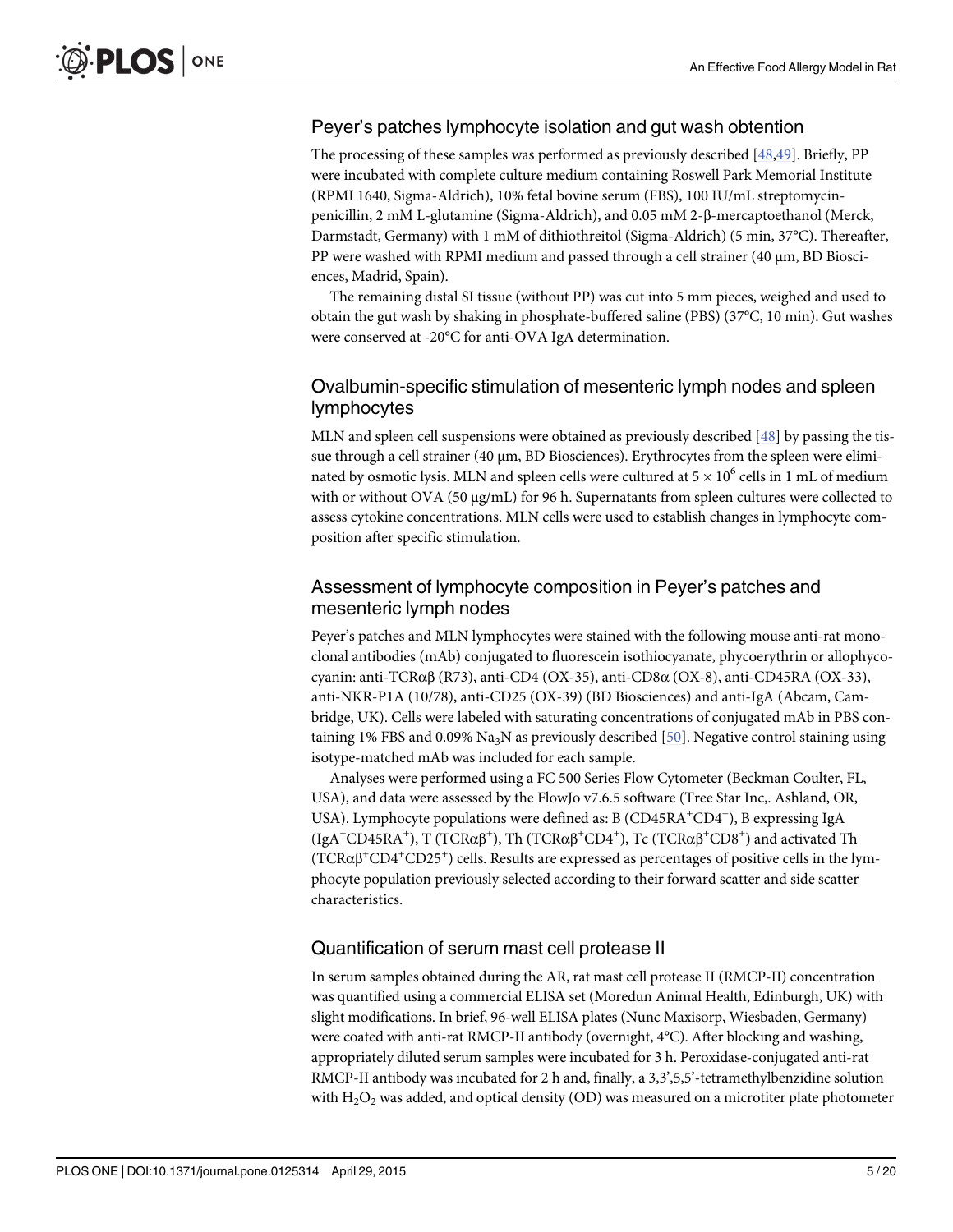<span id="page-5-0"></span>(Labsystems Multiskan, Helsinki, Finland). Data were interpolated by means of Ascent v.2.6 software (Thermo Fisher Scientific, S.I.U., Barcelona, Spain).

## Quantification of intestinal permeability

To assess intestinal permeability, a method previously described in BN rats was used [[30](#page-17-0)[,51](#page-18-0)]. In this method, βLG was orally given 30 min after the OVA challenge and then were quantified by ELISA in serum obtained every 30 min duringanaphylaxis. In brief, ELISA plates were coated with rabbit anti-bovine βLG antibody (A10-125A, Bethyl, Montgomery, USA) and incubated overnight at room temperature. The plates were then blocked with bovine serum albumin (Sigma-Aldrich) in TRIS-buffered saline containing 0.05% Tween 20, and after washing, appropriate diluted samples and standard dilutions were added. Finally, an adequate dilution of peroxidase-conjugate anti-bovine βLG antibody (A10-125P, Bethyl) was incubated and an o-phenylenediamine dihydrochloride solution was added for detection of βLG from samples. OD was measured as detailed above.

# Determination of cytokines released from spleen lymphocytes

IL-2, IL-4, IL-10 and IFN-γ cytokines released from spleen cell cultures were measured using the BD Cytometric Beads Assay Rat Soluble Protein Flex Set (BD Biosciences). Briefly, samples and standards were incubated with a mix of specific fluorescent beads for each cytokine. Then, a mix containing the detection antibodies conjugated with phycoerythrin was incubated and, after that, samples were washed. Analysis was carried out by a BD FACSAria (BD Biosciences) cytometer and the FCAP Array Software (BD Biosciences). The limits of detection were 0.46 pg/mL for IL-2, 3.4 pg/mL for IL-4, 19.4 pg/mL for IL-10 and 6.8 pg/mL for IFN-γ.

## Quantification of gene expression in small intestine

For RNA isolation, samples from the SI were processed as previously described [\[52\]](#page-18-0). Tissue samples were homogenized in a FastPrep (MP Biomedicals, Illkirch, France) for 30 s. Total RNA was isolated with the RNeasy Mini Kit (Qiagen, Madrid, Spain) following the manufacturer's recommendations. The quality of the RNA was assessed by the Agilent 2100 Bioanalyzer with the RNA 6000 LabChip kit (Agilent Technologies, Madrid, Spain). Two micrograms of total RNA were converted to cDNA using random hexamers (Life Technologies). The specific PCR TaqMan primers and probes (Applied Biosystems, Weiterstadt, Germany) used were: Iga (331943, made to order), Fcer1a (Rn00562369\_m1, inventoried (I)), Il2 (Rn00587673\_m1, I), Il4 (Rn01456866\_m1, I), Il10 (Rn00563409\_m1, I), Ifng (Rn00594078\_m1, I) and Mcpt2 (Rn00756479\_g1, I). Quantification of the genes of interest was normalized to the endogenous control Hprt1 (Rn01527840\_m1, I). Real-time PCR assays were performed in duplicate using an ABI Prism 7900HT sequence detection system (Applied Biosystems). The SDS software (version 2.4) was used to analyzethe expression data.

The amount of target mRNA relative to HPRT expression and relative to values from the RF group was calculated using the  $2<sup>{\triangle} \Delta</sup>$ Ct method, as previously described [[53](#page-18-0)]. Ct is the cycle number at which the fluorescence signal of the PCR product crosses an arbitrary threshold set within the exponential phase of the PCR. Results are expressed considering gene expression in the RF group as 100%.

## Anti-OVA antibody quantification

Anti-OVA IgG1, IgG2a, IgG2b and IgA antibody concentrations were quantified using an indirect ELISA, and OVA-specific IgE concentration by an antibody-capture ELISA as previously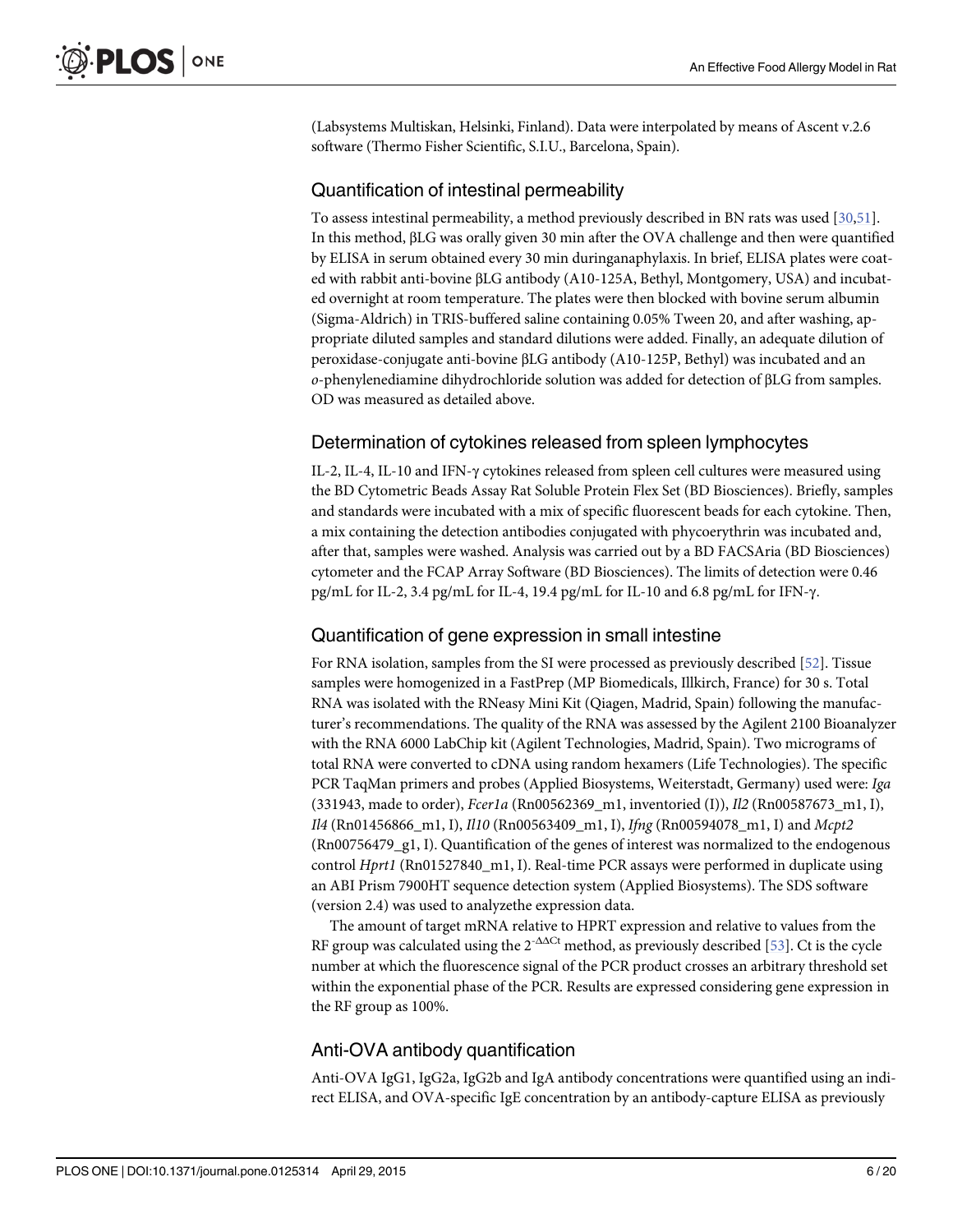<span id="page-6-0"></span>described [\[54](#page-18-0)]. The relative concentration of each anti-OVA Ig isotype was calculated by comparison with a pool of OVA-immunized rat sera to which arbitrary units (AU) were assigned according to the dilution of the serum samples used for each isotype determination. The AU/ mL assigned were 100000 AU/mL for IgG1 and IgG2a, 10000 AU/mL for IgG2b, 50 AU/mL for IgA, and 10 AU/mL for IgE.

# Statistical analysis

The software package IBM SPSS Statistics 20 (SPSS Inc., USA) was used. The Levene and the Kolmogorov-Smirnov tests were applied to assess variance equality and normal distribution, respectively. Two-way ANOVA tests were used to study the effect of group and group x time interaction. The motor activity data were analyzedby two-way ANOVA for repeated measures considering the group (FA vs. IP vs. RF group) and time as the interacting factor, followed by Bonferroni's post hoc test. To evaluate the correlation among studied variables, Pearson's coefficient (ρ) was applied. To analyzethe results from anti-OVA antibodies, RMCP-II, βLG and cytokine concentrations, body temperature, relative gene expression, AUC of motor activity, and lymphocyte composition, non-parametric tests (Kruskal–Wallis and Mann–Whitney U) were used due to non-variance homogeneity. Differences were considered statistically significant for  $p$  values  $< 0.05$ .

# **Results**

## Body weight and mortality

Rats weighed 66.6  $\pm$  3.68 g (mean  $\pm$  S.E.M.) at the beginning of the study. Rat growth was monitored throughout the study and was similar among groups. At the end of the study, body weight was  $137.1 \pm 6.88$  g  $[127.2-146.2]$ ,  $136.7 \pm 4.49$  g  $[130.5-141.6]$ , and  $138.4$  g  $\pm 3.22$  g [135.1–143.7] in the RF, IP and FA groups, respectively. No death was produced after the oral challenge in any of the experimental groups.

## Serum and intestinal anti-OVA antibodies

Sera from the RF group did not contain anti-OVA antibodies of any isotype (data not shown). The i.p. immunization caused the synthesis of anti-OVA IgG1, IgG2a and IgG2b antibodies in the IP and FA groups that were already detectable 14 days after OVA immunization (Fig  $1A$ – [1C](#page-7-0)). The oral administration of the allergen boosted the synthesis of anti-OVA IgG isotypes, which increased in the FA group more than tenfold for IgG1 and IgG2a, remaining elevated until the end of the study (Fig [1A](#page-7-0) and [1B](#page-7-0);  $p < 0.05$ ). This increase was also produced in anti-OVA IgG2b, but to a lower degree ([Fig 1C;](#page-7-0)  $p < 0.05$ ).

Regarding serum anti-OVA IgE antibodies ( $Fig 1D$ ) the OVA immunization also induced their synthesis in both the IP and FA groups. Nevertheless, the oral administration of OVA for a week magnified the production of this antibody in the FA group, increasing almost twofold the levels of specific IgE with respect to the IP group ( $p < 0.05$ ). Afterwards, however, anti-OVA IgE underwent a progressive decrease in both the IP and FA groups.

With regards to the anti-OVA IgA concentrations measured in serum and gut wash samples, the i.p. immunization did not induce the synthesis of this antibody in either compartment (Fig  $1E$  and  $1F$ ). In contrast, the oral OVA administration in the FA group induced the synthesis of anti-OVA IgA antibodies ( $Fig 1E$ ) and they were also found in gut washes at the end of the study ( $Fig 1F$ ).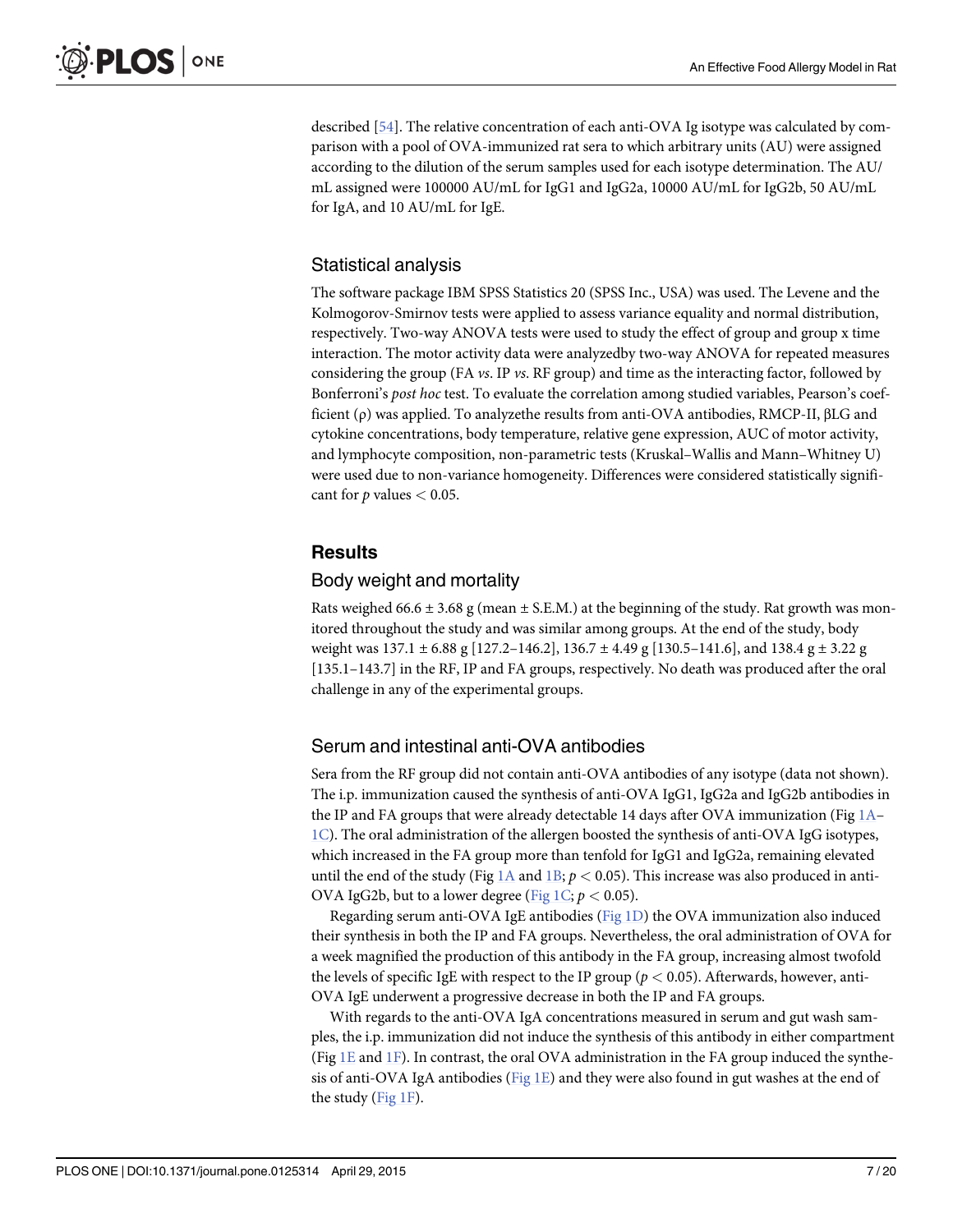<span id="page-7-0"></span>

[Fig 1. C](#page-6-0)oncentrations of OVA-specific antibodies during post-immunization period. A) serum IgG1, B) serum IgG2a, C) serum IgG2b, D) serum IgE, E) serum IgA and F) intestinal IgA. White bars represent RF group, ▼ or black bars represent IP group and ∎ or grey-striped bars represent FA group. Shadow period corresponds to oral administration of OVA in FA group. Results are expressed as mean ± S.E.M. (n = 8). \*p < 0.05 vs. RF group and \*p < 0.05 vs. IP group.

**PLOS** I

ONE

#### Assessment of anaphylaxis

Body temperature, RMCP-II concentration and intestinal permeability, together motor activity, allowed to quantify anaphylaxis in rats after oral OVA challenge.

The body temperature, registered during the 2 h after oral challenge in intervals of 30 min, revealed that there was a decrease of about 2°C in both the IP and FA groups compared to the RF group throughout the whole studied period [\(Fig 2A;](#page-8-0)  $p < 0.05$ ). No significant differences were observed between the IP and FA groups.

After AR induction, the IP group showed about a threefold increase in serum RMCP-II con-centration compared to that in RF animals ([Fig 2B;](#page-8-0)  $p < 0.01$ ). However, in the FA group the increase was much higher. The FA animals underwent a rise about 18 times ( $p < 0.01$ ) higher than that of the RF animals and six times higher compared with the IP group ( $p < 0.01$ ). This effect lasted for at least 2 h post-challenge.

βLG given orally 30 min after AR induction, quantified in sera as a measure of intestinal permeability, increased significantly at 30 min from oral protein administration (60 min after AR induction) in both IP and FA groups ([Fig 2C;](#page-8-0)  $p < 0.05$ ). Later, IP rats kept the serum  $\beta$ LG concentration whereas the FA rats showed a faster decrease, although at the end of the studied period, both groups had significantly higher levels compared to RF animals ( $p < 0.05$ ).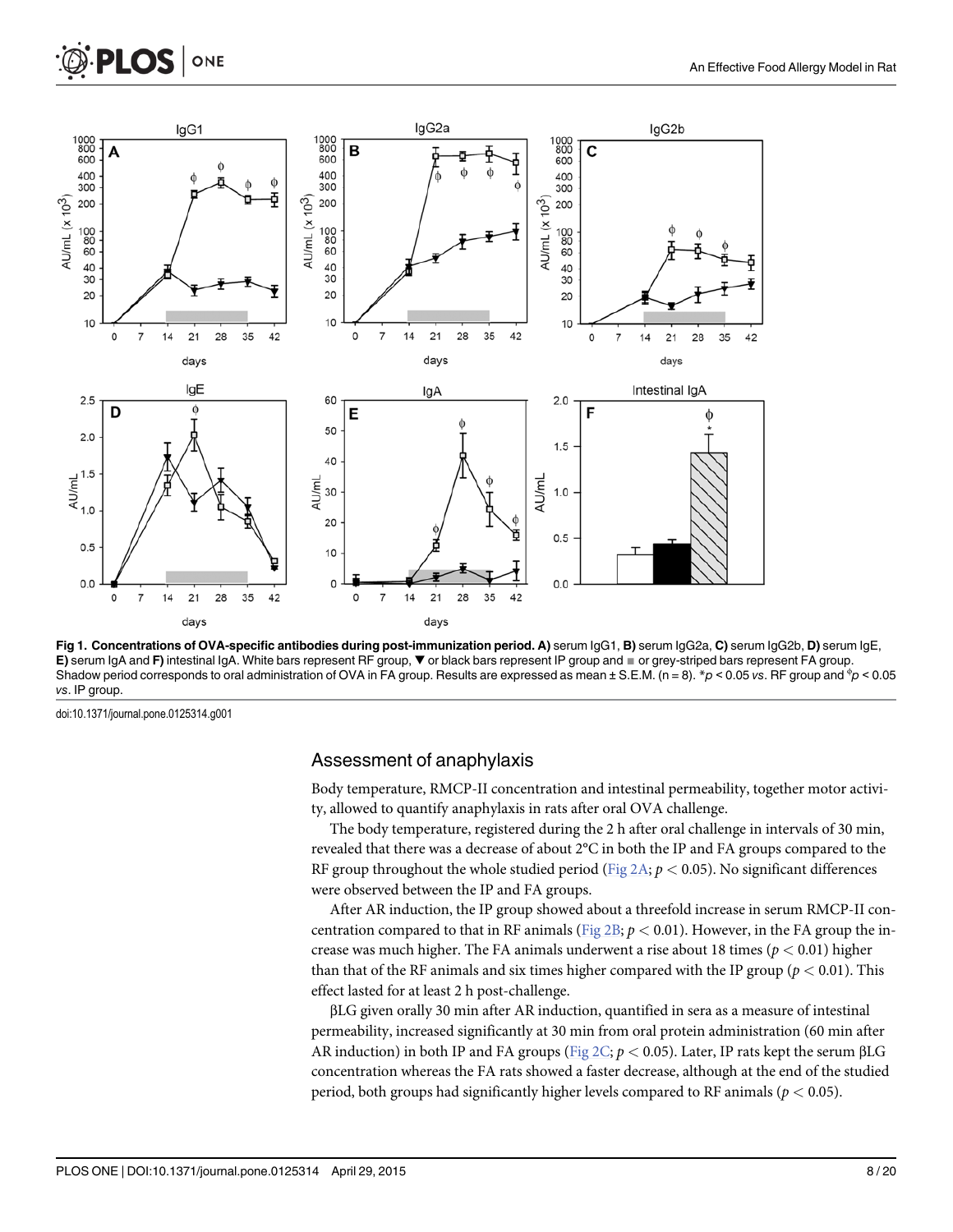<span id="page-8-0"></span>



[Fig 2. V](#page-7-0)ariables measured during 2 h after anaphylactic shock induction: A) body temperature, B) serum RMCP-II concentration and C) serum βLG concentration. White bars represent RF group, black bars represent IP group and grey-striped bars represent FA group. Results are expressed as mean  $\pm$  S.E.M. (n = 8).  $* p < 0.05$  vs. RF group and  $\phi p < 0.05$  vs. IP group.

#### Motor activity

Rat motor activity was measured for 21 min at 24 h before ([Fig](#page-9-0)  $3A$ ) and immediately after (Fig [3C](#page-9-0)) AR induction to obtain basal values and data representative of AR-induced behavioral changes, respectively. With regards to basal motor activity, the pattern of movements during the time showed that the three groups became quieter over the 21 min period [\(Fig 3A;](#page-9-0)  $p < 0.05$ ) for time) although motor activity increased when the lights were turned off ( $p < 0.05$  for RF and FA groups). The motor activity of the IP group was lower than that of the RF group, looking at the whole period and the three established phases (pre-darkness, darkness and postdarkness) ( $p < 0.05$ ). Similarly, in the basal pattern, FA rats also made a lower number of movements than RF animals, taking into account the whole period ( $p < 0.001$ ) and also the pre- and post-darkness phases ( $p < 0.05$ ). The differences among basal groups' movements in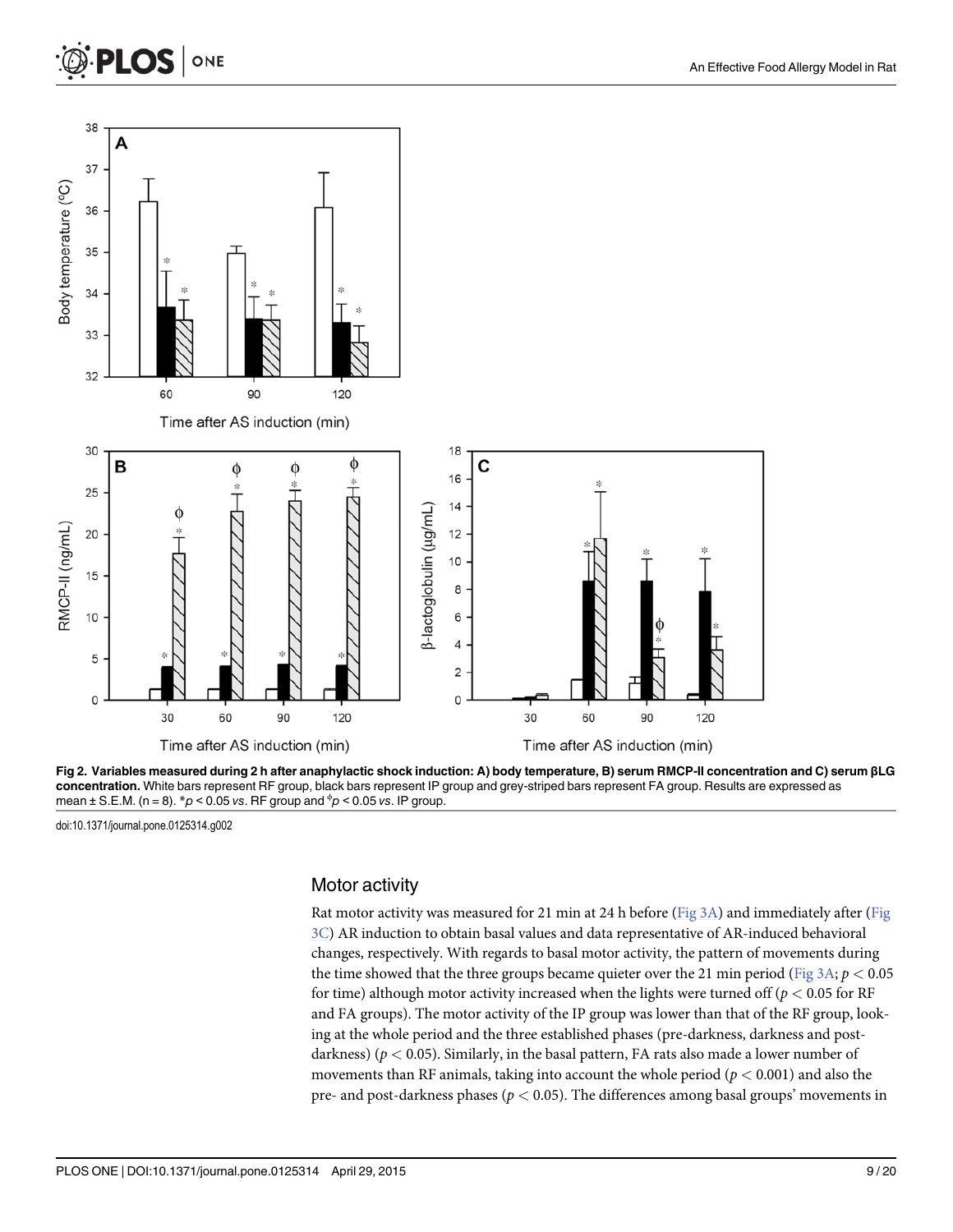<span id="page-9-0"></span>



[Fig 3. M](#page-8-0)otor activity for 21-min period. A) Basal motor activity assessed 24 h before the AR induction; B) area under the curve from the whole studied period before AR induction; C) motor activity assessed immediately after AR induction; **D**) area under the curve from the whole studied period after AR induction; **E**) percentage of motor activity decrease after AR induction referring to pre-darkness, darkness, post-darkness and the whole period. or white bars represent RF group, ▼ or black bars represent IP group and ∎ or greystriped bars represent FA group. In A and C, shadow period corresponds to darkness. Results are expressed as mean  $\pm$  S.E.M. (n = 8).  $*$  $p$  < 0.05 vs. RF group.

doi:10.1371/journal.pone.0125314.g003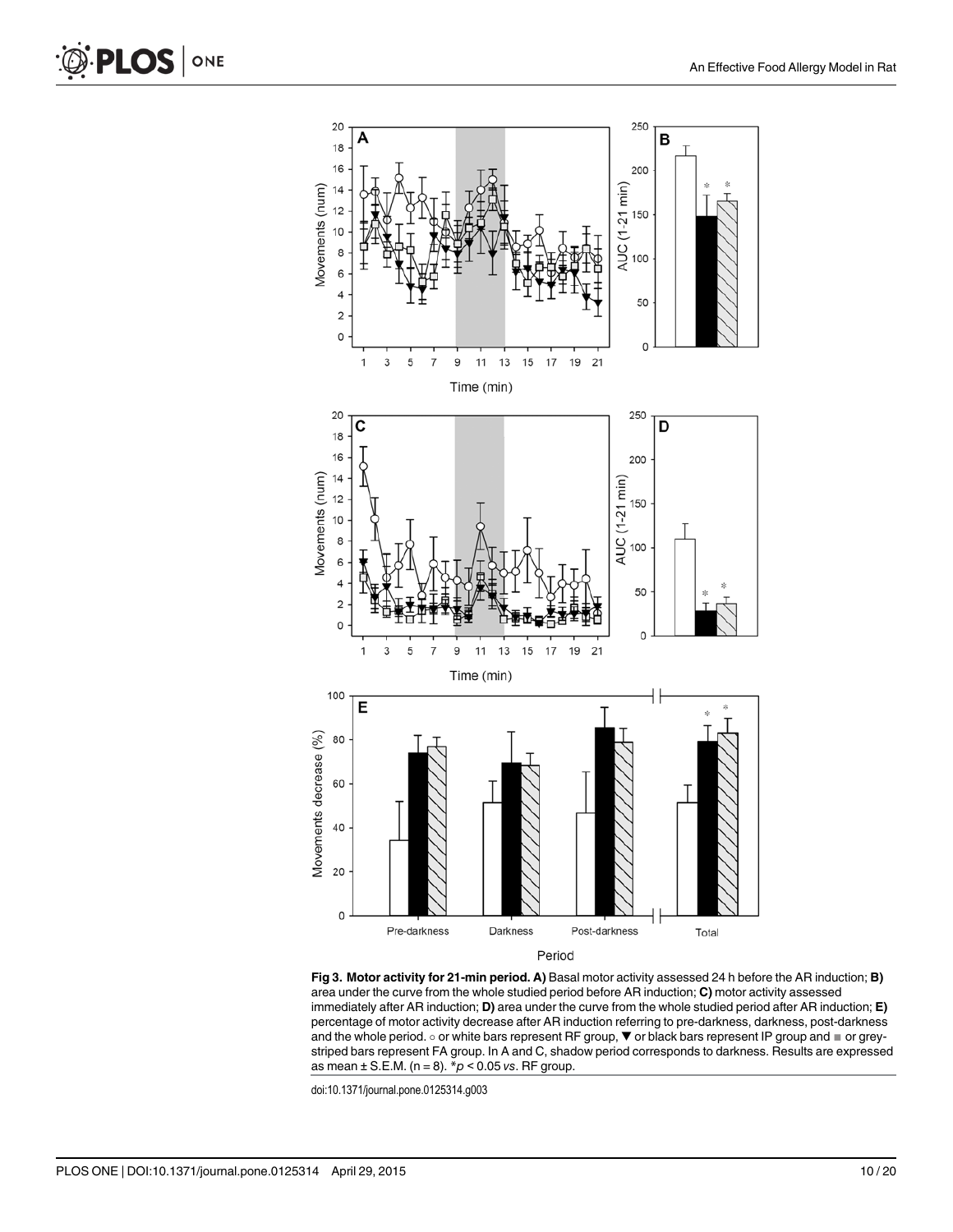<span id="page-10-0"></span>the whole studied period can also be observed when AUC was calculated [\(Fig 3B](#page-9-0);  $p < 0.05$  IP and FA groups vs. RF).

The motor activity registered after AR induction showed a similar pattern to the basal one, the animals being quieter during the pre-darkness phases and more active in the darkness peri-od ([Fig 3C;](#page-9-0)  $p < 0.05$ ). However, the three studied groups showed a lower number of movements than those observed in basal conditions. Interestingly, for those animals belonging to the IP and FA groups, the AR induction produced a more noticeable decrease in the motor activity than in the RF group ( $p < 0.001$ ), which can also be observed when considering the AUC of the whole period [\(Fig 3D](#page-9-0);  $p < 0.05$  IP and FA groups *vs*. RF).

The reduction in motor activity resulting from AR induction was also calculated as the percentage of motor activity decrease between basal and post-AR induction in each phase ([Fig](#page-9-0) [3E](#page-9-0)). RF animals reduced by about 35–50% their number of movements; however, both IP and FA groups underwent a 70–85% reduction of motor activity ( $p < 0.05$  in the whole studied period).

There was a correlation between the percentage of decrease in motor activity and the body temperature after AR ( $\rho = -0.615$ ,  $p < 0.05$  at 90 min;  $\rho = -0.601$ ,  $p < 0.05$  at 120 min) meaning that the higher the percentage of decrease, the lower the animal's body temperature.

# Lymphocyte composition in Peyer's patches and mesenteric lymph nodes

The percentage of TCR $\alpha\beta$  cells, Tc and Th subsets, activated Th cells, B cells and B IgA<sup>+</sup> subset from PP and MLN lymphocytes in the three studied groups is summarized in [Fig 4.](#page-11-0) No differences between the groups were observed either in PP or MLN (Fig  $4A$  and  $4B$ ), showing that both i.p. immunization and FA induction did not produce significant changes in the considered cell populations in either intestinal compartments.

After 96 h of OVA stimulation, the composition of MLN cells from RF animals did not sig-nificantly change ([Fig 4C\)](#page-11-0). Interestingly, in the IP group there was an increase in the  $TCR\alpha\beta$ cell proportion after OVA stimulation ( $p < 0.05$ ). This increase corresponded to Tc and activated Th cells ( $p < 0.05$ ). In cells from the FA group, no significant variations were observed in any of the studied MLN subsets after OVA stimulation.

## Cytokine production by spleen cells

The cytokine quantification of supernatants obtained from spleen cells isolated after two days of AR induction and cultured for four days with or without OVA was carried out. Those samples that had concentrations below the cutoff received a value corresponding to one-half the cutoff value, as previously described [[55](#page-18-0)]. Spleen cells from RF animals did not produce detectable amounts of the studied cytokines ([Table 1\)](#page-11-0). After OVA stimulation, cells from the IP group increased their IL-2, IL-4 and IL-10 production with respect to that in the RF group  $(p < 0.05)$ . On the contrary, the concentrations of cytokines from cells obtained from FA animals did not significantly differ from that of RF group, which could be due to the fact that IL-2 and IL-4 cytokines were only detected in 25% of FA animals, and IL-10 and IFN-γ in 50% and 75% of these animals, respectively. In comparison with the IP group, FA rats produced significantly lower amounts of IL-10 ( $p < 0.05$ ).

#### Small intestine gene expression

The gene expression of IFN-γ, IL-2, IL-4, IL-10, IgA, RMCP-II and FcεRI was analyzedin the SI at the end of the study ([Fig 5](#page-12-0)). In both the IP and FA groups, IFN-γ and IL-10 gene expression was down-regulated whereas IgA mRNA levels increased but these changes did not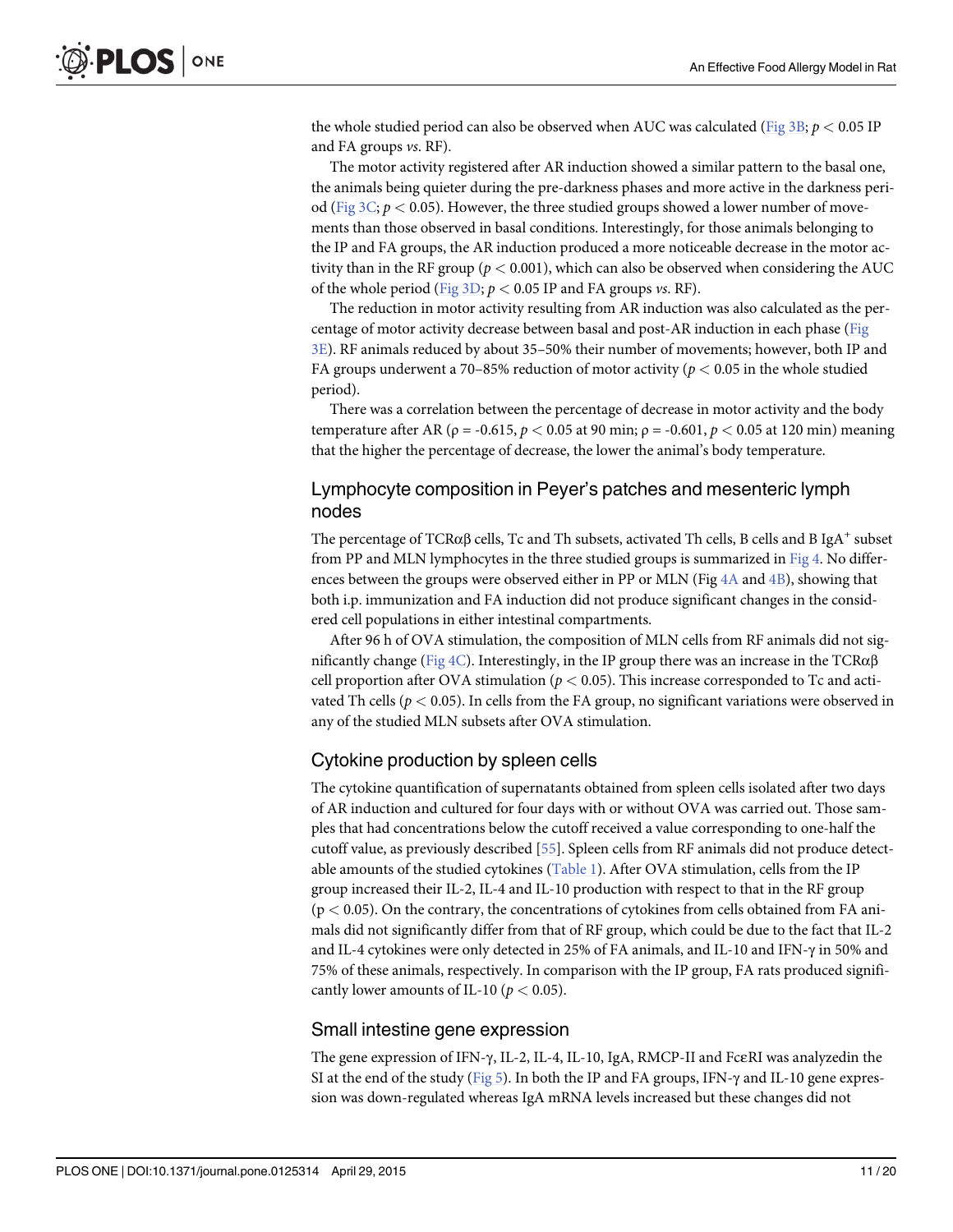



[Fig 4. L](#page-10-0)ymphocyte composition isolated from A) Peyer's patches, B) mesenteric lymph nodes, and C) mesenteric lymph nodes after culturing for 96 h in the presence or absence of OVA. In A and B, white bars represent RF group, black bars represent IP group and grey-striped bars represent FA group. In C, white bars summarize values without stimulus and striped bars represent values after OVA stimulation. Results are expressed as mean ± S.E.M.  $(n = 8)$ . \* $p < 0.05$  vs. non stimulated condition.

ONE

<span id="page-11-0"></span>**PLOS I** 

achieve statistical significance. In the IP group a significant up-regulation of FcεRI gene expression was found in comparison with RF animals ( $p < 0.05$ ) and RMCP-II mRNA levels also increased but not significantly. Regarding the FA group, the gene expression of RMCP-II increased about fourfold with respect to RF animals ( $p < 0.05$ ), but no changes were detected in FcεRI. No significant amounts of mRNA of IL-2 and IL-4 were expressed in the small intestine wall from either the reference or immunized animals.

|  |  |  |  | Table 1. Cytokine production by spleen cells after stimulation with OVA. |  |
|--|--|--|--|--------------------------------------------------------------------------|--|
|--|--|--|--|--------------------------------------------------------------------------|--|

| Groups              | IL-2 (pg/mL)      | IL-4 (pg/mL)        | IL-10 (pg/mL)             | IFN- $\gamma$ (pg/mL) |
|---------------------|-------------------|---------------------|---------------------------|-----------------------|
| Reference           | 0.23              | 1.70                | 9.70                      | 3.40                  |
| Intraperitoneal     | $54.18 \pm 9.94*$ | $104.34 \pm 40.93*$ | $803.3 \pm 300.5*$        | $26.94 \pm 10.08$     |
| <b>Food allergy</b> | $68.17 \pm 25.32$ | $38.97 \pm 15.25$   | $61.25 \pm 33.54^{\circ}$ | $7.55 \pm 4.15$       |

Results are expressed as mean ± S.E.M.

 $*_{p}$  < 0.05 vs. RF group,

 $^{\circ}$ p < 0.05 vs. IP group.

doi:10.1371/journal.pone.0125314.t001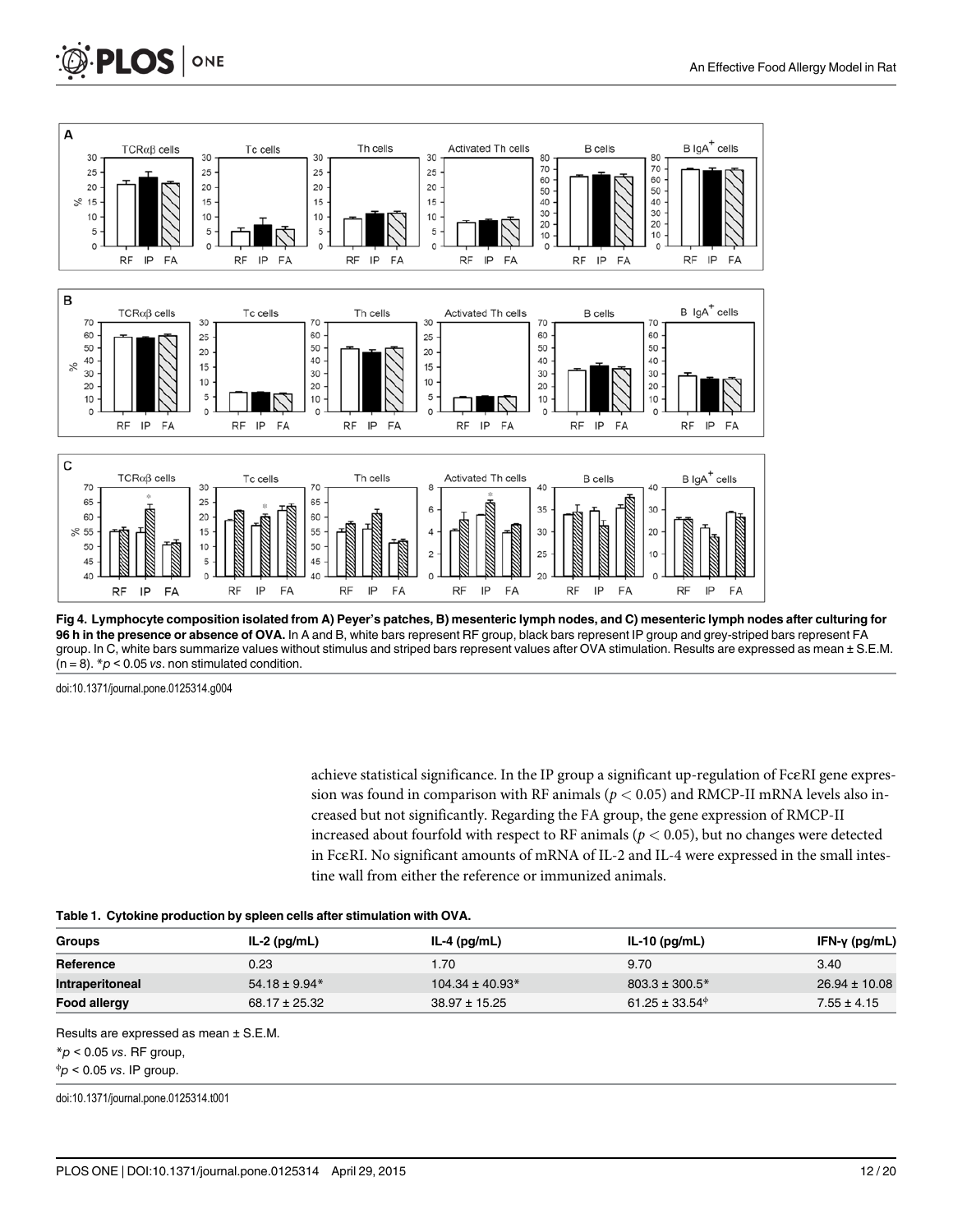<span id="page-12-0"></span>

[Fig 5. R](#page-10-0)elative gene expression in small intestine. Expression levels were normalized using HPRT as the endogenous housekeeping gene and were expressed as percentage in comparison with the RF group, which was considered as 100% gene expression. White bars represent RF group, black bars represent IP group and grey-striped bars represent FA group. Results are expressed as mean  $\pm$  S.E.M. (n = 8). \*p < 0.05 vs. RF group.

#### **Discussion**

The present study provides the set-up and characterization of a FA model in BN rats, including the induction of an AR, carried out following the previous i.p. immunization with the allergen, OVA, together with alum and tBp and a subsequent daily oral administration of OVA for a period of three weeks. In order to establish specific biomarkers of FA, we compared the antiallergen immune response and the AR obtained in this model with those achieved with only the i.p. immunization.

For the screening of drugs, nutritional interventions or immunotherapies to fight against allergies or for testing the allergenicity of new foods, many rat models of FA have been described, including those that only use the oral route [\[30](#page-17-0)–[32\]](#page-17-0), those that only use the i.p. route without adjuvant  $[40,56]$  $[40,56]$  and those that combine i.p. and oral administration  $[42]$  $[42]$  $[42]$ . Although BN rats are high IgE responders, similar to atopic humans, experimental procedures in this rat strain to induce oral sensitization without adjuvant are time-consuming and are not always able to generate a reproducible and effective FA model  $[20,30,37-39]$  $[20,30,37-39]$  $[20,30,37-39]$  $[20,30,37-39]$  $[20,30,37-39]$  $[20,30,37-39]$ . In fact, we previously tested a model in BN rats administered only by oral route and the result was that a few animals were sensitized and none produced specific IgE [\[39\]](#page-17-0). In contrast, other studies using several i.p. immunization protocols, with or without adjuvant, reported a successful production of specific IgE [\[40,](#page-17-0)[56,57](#page-18-0)]. It is for this reason that we applied here an i.p. immunization with alum and tBp previous to the oral allergen administration.

As described in previous studies  $[54]$  $[54]$ , the i.p. immunization of BN rats with OVA, alum and tBp induces the synthesis of specific antibodies in 100% of the animals, especially those isotypes related to Th2 immune response in rat, such as IgE, IgG1 and IgG2a [\[18](#page-16-0)[,36,](#page-17-0)[58\]](#page-18-0). The anti-OVA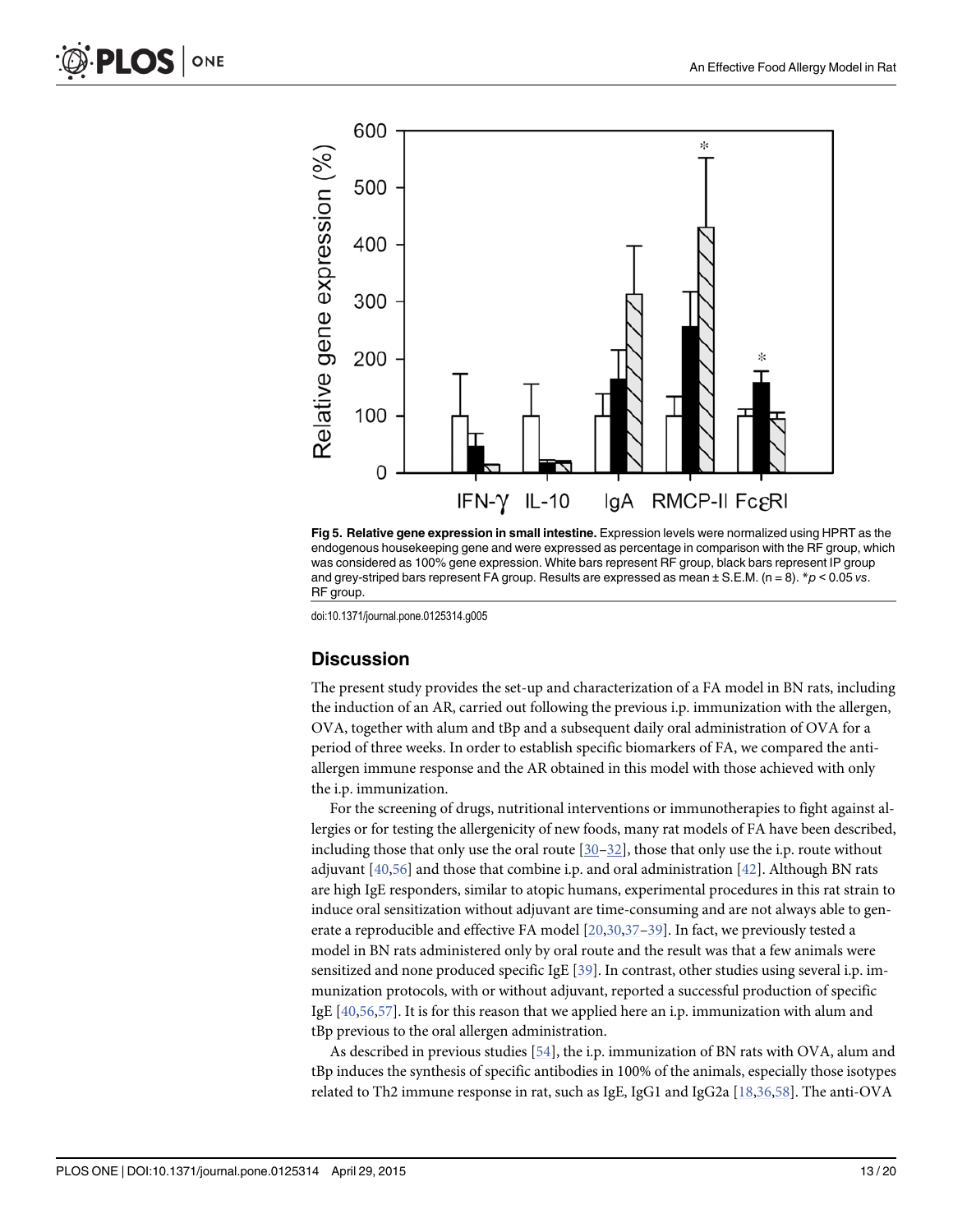<span id="page-13-0"></span>antibody profile, including specific IgE, is not surprising and can be attributed to both alum adjuvant and tBp which favor IgE synthesis [\[59,60\]](#page-18-0). Interestingly, when two weeks later a daily OVA solution was given orally, the specific antibody response was strengthened. This pattern was observed for serum IgG isotypes, which rose steeply during the first week of oral gavage, demonstrating that anti-OVA immune response was rapidly boosted by oral OVA administration. Similarly, OVA-specific IgE antibodies increased nearly twofold after one week of oral gavage but, however, when longer oral OVA administration was carried out, IgE serum concentrations decreased, following the same pattern as those that only received i.p. immunization. These results regarding serum anti-OVA antibody kinetics agree with those reported by Golias et al. [[61](#page-18-0)] in a mouse model of FA obtained by two i.p. immunizations (two weeks apart) and oral feeding 14 days later every two days. In particular, this last study found that specific IgE response was already present before oral OVA administration, peaked during the first week after oral gavage and decreased later. Therefore, from the overall results concerning specific IgE, it could be suggested that only the first doses of the allergen administered are responsible for an exacerbation of the IgE synthesis and this response is lost with time. Overall, from the results concerning anti-OVA antibodies, it could be concluded that an effective FA model had been achieved because it produced the synthesis of specific antibodies in 100% of the animals and was relatively rapid since the highest specific IgE and IgG levels were reached one week after oral allergen administration, which was sooner than other reported models [\[34,37\]](#page-17-0).

The FA model proposed here produced the synthesis of serum and intestinal anti-OVA IgA antibodies, which were not found when only i.p. immunization was carried out, thus demonstrating the stimulation of gut-associated lymphoid tissue. Although intestinal IgA is thought to contribute to gut homeostasis by limiting the uptake of oral antigens and it has been considered to have a protective role against oral sensitization [[62](#page-18-0)], its role in food allergy is still controversial. In human FA, it has been reported that specific IgA2 levels (isotype mainly found in mucosa surfaces such as those of the intestine) increased when children became tolerant [\[63\]](#page-18-0). However, other authors reported that increased specific IgA was associated with a later FA [\[64\]](#page-18-0) and that serum allergen-specific IgA seems not to be associated with food tolerance [[65](#page-18-0)]. From our results, although oral challenge was performed with a high dose of oral OVA, the protective effect of intestinal IgA antibodies in the FA group was not observed because the measurement of AR provided similar results in both the FA and IP groups.

After AR induction, the FA model was characterized by a high increase in serum RMCP-II concentration, which again might reflect the stimulation of gut-associated lymphoid tissue because this protease is typical of activated mucosal mast cells [\[66\]](#page-18-0). In addition, other mediators released from mast cells produce vasodilatation and are responsible for the decrease in body temperature [\[67,68\]](#page-18-0). Animals immunized with only OVA by i.p. route and those immunized by i.p. route and subsequent oral OVA administration underwent a similar drop in body temperature after AR induction. There was no correlation between body temperature and the serum RMCP-II concentration, suggesting that other mast cells different from those in the intestinal mucosa could contribute to AR-induced hypothermia. On the other hand, AR caused an increase in intestinal permeability in both IP and FA groups, which must reflect the disrupted intestinal barrier after OVA immunization. It has been demonstrated that repeated OVA oral gavage produces an accumulation of RMCP-II in the intestine leading to altered motor responses in both the small intestine and the colon  $[69,70]$  $[69,70]$ . Nevertheless, it has been reported that an i.p. immunization produced a higher increase in intestinal permeability than an oral sensitization without an adjuvant, and this was attributed to the release of RMCP-II, among other mediators, which could increase the absorption by paracellular route [[31](#page-17-0)]. From the results obtained here, rats with FA (i.p. and oral sensitization) seem to absorb βLG faster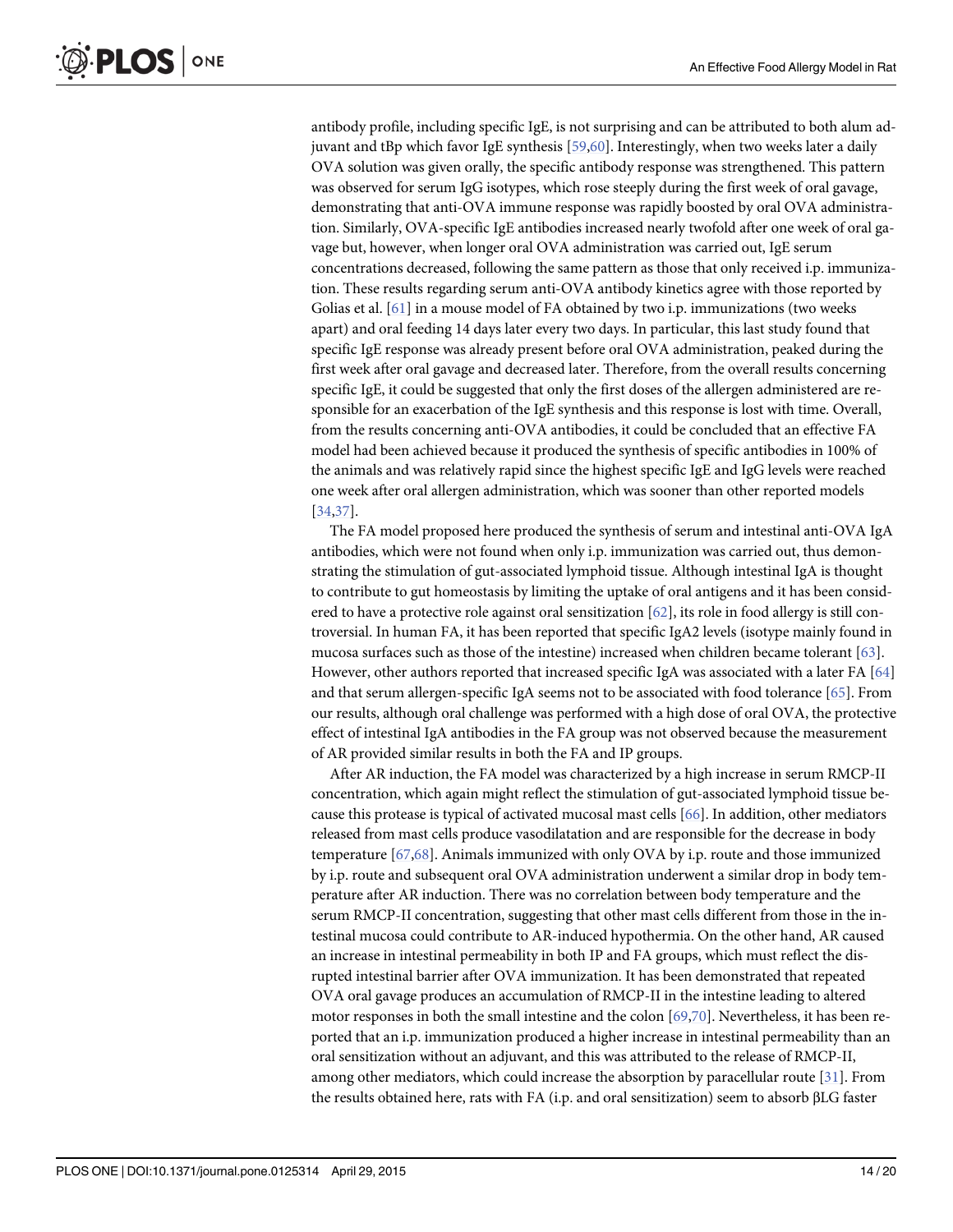<span id="page-14-0"></span>than the IP group because serum protein concentration tended to be higher at 30 min after βLG oral administration (60 min after AR induction) and disappeared faster. The collection of samples earlier than 30 min should confirm this suggestion and can shed some light as to whether there is any difference in intestinal permeability when OVA is given orally after the i. p. immunization. AR-induced behavioral changes were quantified by the decrease in motor activity as performed in a previous study  $[45]$  $[45]$  $[45]$ , instead of using the classical score systems which require the subjective validation by the investigator [[71](#page-18-0)[,72\]](#page-19-0). The results after AR induction revealed a clear decrease of movements in comparison with the basal ones. However, when comparing the motor activity between the IP and FA groups, it could be observed that the decrease in motor activity induced by AR was similar in both groups. Therefore, from the results obtained after AR induction, it could be concluded that only the serum concentrations of RMCP-II, which were highly increased by oral OVA, clearly indicated the development of an FA model. Further studies on intestinal permeability should be directed to elucidate changes induced by oral allergen administration in this FA model. However, the decrease in body temperature and also in motor activity did not differ between IP and FA rats, which could be attributed to the similar serum IgE levels present at the end of the study.

Tissue samples obtained two days after AR induction allowed the detailed characterization of the FA process in comparison with the i.p. immunization. The study of lymphocyte composition in PP and MLN shows that neither the i.p. immunization nor the oral OVA administration changed the proportion of the main lymphocyte subsets in these intestinal compartments, at least at the moment when these samples were collected. These results did not agree with those of Ogawa et al. [\[43\]](#page-17-0), which reported the accumulation of T lymphocytes in PP in a model of FA. Further studies carried out at different times could help to clarify this controversy, but from our results, it could be suggested that the characterization of lymphocyte phenotype in PP and MLN did not constitute a biomarker of FA induction. On the other hand, we observed that the proportion of T cells increased when MLN lymphocytes isolated from the IP group were specifically stimulated in vitro, but these results were not found in the FA group. These data could suggest the lymphocyte responsiveness in the IP group in contrast to the lymphocyte unresponsiveness after oral gavage of OVA for three weeks. This suggestion agrees with the cytokine results obtained from OVA-stimulated spleen cells, which show that only in the IP group was the amount of IL-4 and IL-10 released from spleen cells higher than that observed in the RF group, whereas the concentration of cytokines released by the FA group did not differ from reference values. In this sense, although some authors describe an increase of IL-4 and IL-10 in supernatants of spleen cultures of FA animals  $[34,73,74]$  $[34,73,74]$  $[34,73,74]$  $[34,73,74]$ , other authors do not  $[42]$ , and none of them compare the changes between i.p. immunization alone and i.p. together with an oral allergen administration. From these results it could be suggested that cytokines released from spleen cells collected after three weeks of allergen gavage did not reflect the oral sensitization process present in FA. Studies carried out in a previous phase of FA induction could better represent this response. In addition, other conditions of spleen cell incubation, such as a shorter stimulation and higher stimulus concentration, among others, could be better conditions for releasing representative cytokines. Nevertheless, it could be speculated that, at the end of the study, the continuous oral OVA administration produced a certain tolerance. This lack of response would not be reflected in the great synthesis of antibodies that occurred throughout the process, but would be only observed in the specific stimulation of cells collected at the end of the study.

Finally, the study of gene expression on intestinal tissue could reflect changes induced locally by oral OVA administration. We found that the gene expression of RMCP-II was significantly increased in FA animals, and these results agree with serum concentrations of this mediator and also with changes reported concerning the gene expression of this molecule in mice and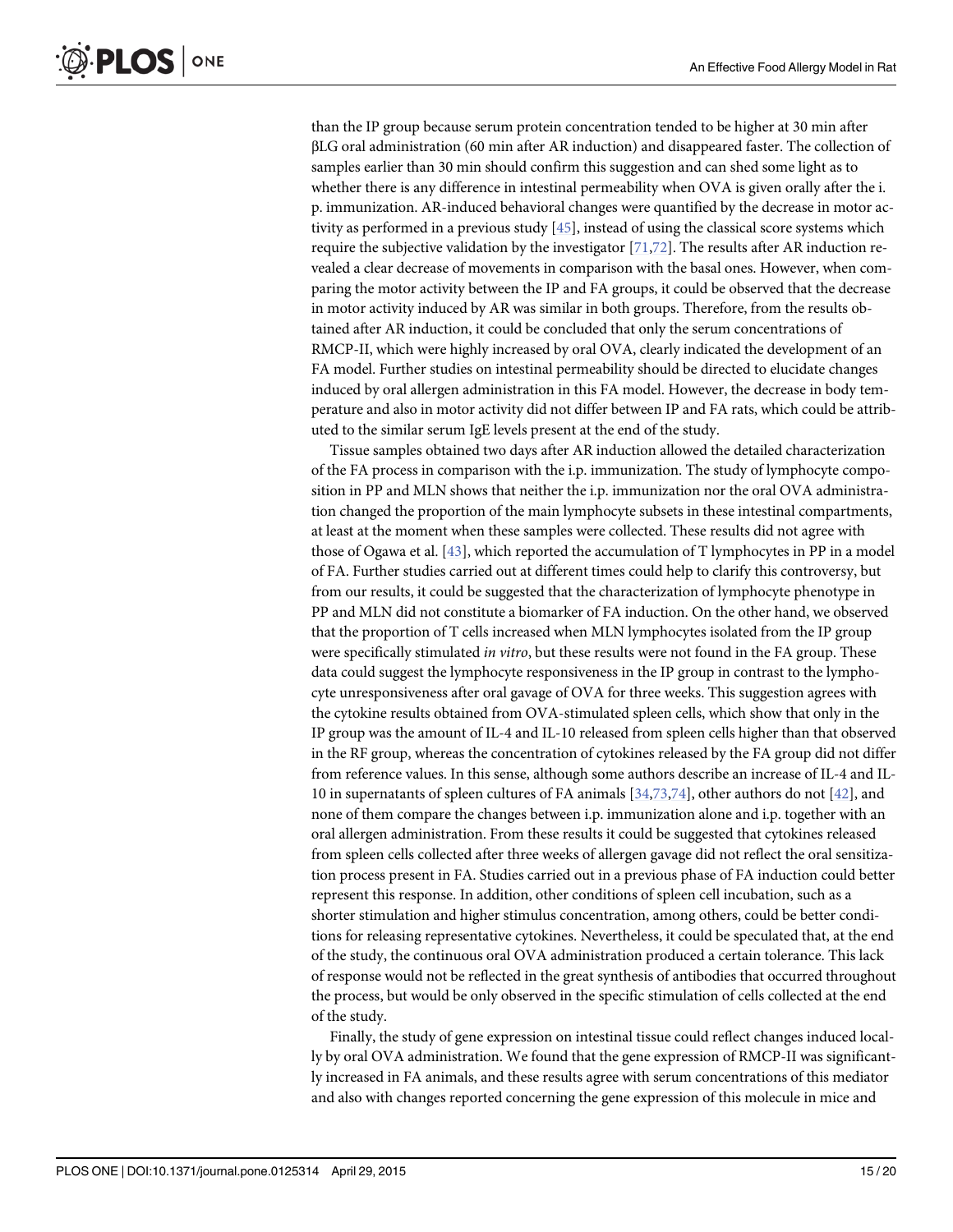<span id="page-15-0"></span>rats with food allergies [\[33,35](#page-17-0),[43](#page-17-0)]. However, surprisingly the gene expression of FcεRI did not change with FA induction, although it did after i.p. immunization alone. It has been reported in mouse mast cells that the internalization of FcεRI is a mechanism of antigen-specific desensitization [\[75\]](#page-19-0). Therefore, the comparison of the results obtained in the FcεRI gene expression in IP and FA groups could endorse the idea that the FA group developed a certain tolerance from the continuous oral allergen administration.

In conclusion, by means of the combination of i.p. immunization followed by the oral gavage of the food allergen, we have established a rat model of FA that is effective because it was able to induce the synthesis of specific Th2-related antibodies, especially IgE, and consequently an AR after oral challenge in all animals. This fact represents a great advantage with respect to FA models only induced by oral route, which did not provide effective and reproducible results in all experiments. In addition, the allergic response development is faster than in other FA models described because one week after the oral administration of allergen i.e., three weeks after i.p. immunization, high levels of specific IgE were produced. In comparison with only i.p. immunization, the developed model provides much higher levels of specific IgG antibodies, achieving high amounts of Th2-related antibodies in rat (IgG1 and IgG2a), and also anti-OVA IgE, although the anaphylactic response after five weeks was similar in both groups. In addition, the levels of RMCP-II released after the anaphylaxis induction and the intestinal gene expression of this protease with respect to those of the i.p. immunization are the best biomarkers of the FA process. The results from in vitro antigen-specific activation of lymphocytes from spleen and mesenteric lymph nodes suggest a certain unresponsiveness state of these cells possibly induced by repeated oral doses of the allergen. Nevertheless, although further studies must confirm this hypothesis, the specific antibody response kinetics suggest that the best FA model could be obtained after only a week of oral OVA administration.

## Acknowledgments

The authors would like to thank Dr. Antoni Díez-Noguera and Dra. Trinitat Cambras for lending us the activity metres and Malén Massot-Cladera for her technical assistance.

## Author Contributions

Conceived and designed the experiments: FPC AF MC. Performed the experiments: MAG AGJ. Analyzed the data: MAG AGJ FPC AF MC. Contributed reagents/materials/analysis tools: MAG FPC AF MC. Wrote the paper: MAG AF MC.

#### References

- [1.](#page-1-0) Boyce JA, Assa'ad A, Burks AW, Jones SM, Sampson HA, Wood RA, et al. Guidelines for the diagnosis and management of food allergy in the United States: summary of the NIAID-Sponsored Expert Panel report. J Am Acad Dermatol 2011; 64:175–192. doi: [10.1016/j.jaad.2010.11.020](http://dx.doi.org/10.1016/j.jaad.2010.11.020) PMID: [21167411](http://www.ncbi.nlm.nih.gov/pubmed/21167411)
- [2.](#page-1-0) Fox M, Mugford M, Voordouw J, Cornelisse-Vermaat J, Antonides G, de la Hoz Caballer B, et al. Health sector costs of self-reported food allergy in Europe: a patient-based cost of illness study. Eur J Public Health 2013; 23:757–762. doi: [10.1093/eurpub/ckt010](http://dx.doi.org/10.1093/eurpub/ckt010) PMID: [23402805](http://www.ncbi.nlm.nih.gov/pubmed/23402805)
- [3.](#page-1-0) Patel D, Holdford D, Edwards E, Carroll N V. Estimating the economic burden of food-induced allergic reactions and anaphylaxis in the United States. J Allergy Clin Immunol 2011; 128:110–115. doi: [10.](http://dx.doi.org/10.1016/j.jaci.2011.03.013) [1016/j.jaci.2011.03.013](http://dx.doi.org/10.1016/j.jaci.2011.03.013) PMID: [21489610](http://www.ncbi.nlm.nih.gov/pubmed/21489610)
- [4.](#page-1-0) Burks WA, Tang M, Sicherer S, Muraro A, Eigenmann PA, Ebisawa M, et al. ICON: food allergy. J Allergy Clin Immunol 2012; 129:906–920. doi: [10.1016/j.jaci.2012.02.001](http://dx.doi.org/10.1016/j.jaci.2012.02.001) PMID: [22365653](http://www.ncbi.nlm.nih.gov/pubmed/22365653)
- [5.](#page-1-0) Nwaru BI, Hickstein L, Panesar SS, Roberts G, Muraro A, Sheikh A, et al. Prevalence of common food allergies in Europe: a systematic review and meta-analysis. Allergy 2014; 69:992–1007. doi: [10.1111/](http://dx.doi.org/10.1111/all.12423) [all.12423](http://dx.doi.org/10.1111/all.12423) PMID: [24816523](http://www.ncbi.nlm.nih.gov/pubmed/24816523)
- [6.](#page-1-0) Sicherer SH, Sampson HA. Food allergy. J Allergy Clin Immunol 2006; 117:S470–475. PMID: [16455349](http://www.ncbi.nlm.nih.gov/pubmed/16455349)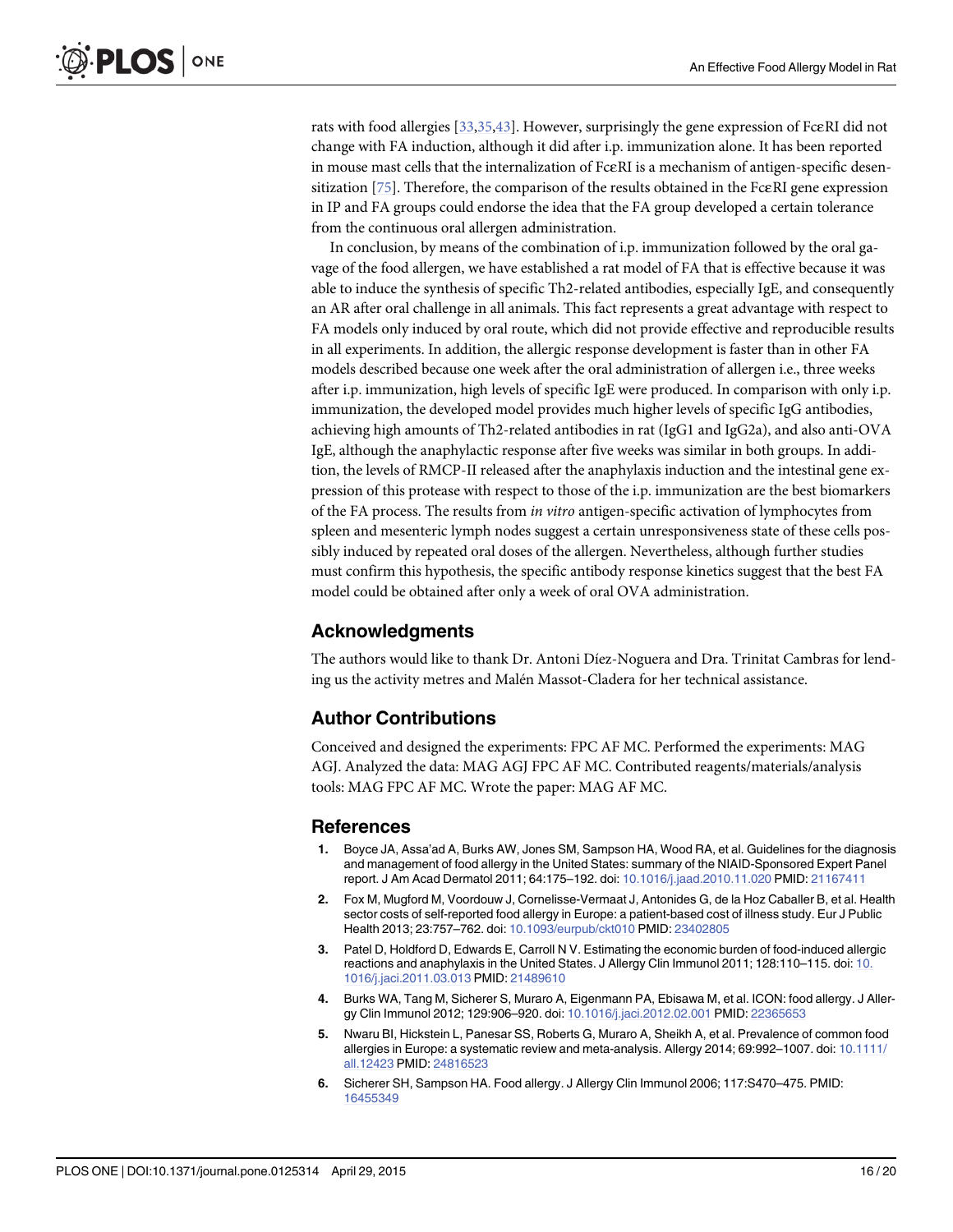- <span id="page-16-0"></span>[7.](#page-1-0) Sicherer SH, Sampson HA. Food allergy: Epidemiology, pathogenesis, diagnosis, and treatment. J Allergy Clin Immunol 2014; 133:291–307; quiz 308. doi: [10.1016/j.jaci.2013.11.020](http://dx.doi.org/10.1016/j.jaci.2013.11.020) PMID: [24388012](http://www.ncbi.nlm.nih.gov/pubmed/24388012)
- [8.](#page-1-0) Ruiter B, Shreffler WG. The role of dendritic cells in food allergy. J Allergy Clin Immunol 2012; 129:921–928. doi: [10.1016/j.jaci.2012.01.080](http://dx.doi.org/10.1016/j.jaci.2012.01.080) PMID: [22464669](http://www.ncbi.nlm.nih.gov/pubmed/22464669)
- [9.](#page-1-0) Blikslager AT, Moeser AJ, Gookin JL, Jones SL, Odle J. Restoration of barrier function in injured intestinal mucosa. Physiol Rev 2007; 87:545–564. PMID: [17429041](http://www.ncbi.nlm.nih.gov/pubmed/17429041)
- [10.](#page-1-0) Pabst O, Mowat AM. Oral tolerance to food protein. Mucosal Immunol 2012; 5:232–239. doi: [10.1038/](http://dx.doi.org/10.1038/mi.2012.4) [mi.2012.4](http://dx.doi.org/10.1038/mi.2012.4) PMID: [22318493](http://www.ncbi.nlm.nih.gov/pubmed/22318493)
- [11.](#page-1-0) Oyoshi MK, Oettgen HC, Chatila TA, Geha RS, Bryce PJ. Food allergy: Insights into etiology, prevention, and treatment provided by murine models. J Allergy Clin Immunol 2014; 133:309–317. doi: [10.](http://dx.doi.org/10.1016/j.jaci.2013.12.1045) [1016/j.jaci.2013.12.1045](http://dx.doi.org/10.1016/j.jaci.2013.12.1045) PMID: [24636470](http://www.ncbi.nlm.nih.gov/pubmed/24636470)
- [12.](#page-1-0) Buchanan BB, Frick OL. The dog as a model for food allergy. Ann N Y Acad Sci 2002; 964:173–183. PMID: [12023204](http://www.ncbi.nlm.nih.gov/pubmed/12023204)
- 13. Helm RM, Furuta GT, Stanley JS, Ye J, Cockrell G, Connaughton C, et al. A neonatal swine model for peanut allergy. J Allergy Clin Immunol 2002; 109:136–142. PMID: [11799380](http://www.ncbi.nlm.nih.gov/pubmed/11799380)
- 14. Teuber SS, del Val G, Morigasaki S, Jung HR, Eisele PH, Frick OL, et al. The atopic dog as a model of peanut and tree nut food allergy. J Allergy Clin Immunol 2002; 110:921–927. PMID: [12464960](http://www.ncbi.nlm.nih.gov/pubmed/12464960)
- 15. Piacentini GL, Vicentini L, Bodini A, Mazzi P, Peroni DG, Maffeis C, et al. Allergenicity of a hydrolyzed rice infant formula in a guinea pig model. Ann Allergy Asthma Immunol 2003; 91:61–64. PMID: [12877451](http://www.ncbi.nlm.nih.gov/pubmed/12877451)
- [16.](#page-2-0) Ganeshan K, Neilsen C V, Hadsaitong A, Schleimer RP, Luo X, Bryce PJ. Impairing oral tolerance promotes allergy and anaphylaxis: a new murine food allergy model. J Allergy Clin Immunol 2009; 123:231–238. doi: [10.1016/j.jaci.2008.10.011](http://dx.doi.org/10.1016/j.jaci.2008.10.011) PMID: [19022495](http://www.ncbi.nlm.nih.gov/pubmed/19022495)
- 17. Vinje NE, Larsen S, Løvik M. A mouse model of lupin allergy. Clin Exp Allergy 2009; 39:1255–1266. doi: [10.1111/j.1365-2222.2009.03269.x](http://dx.doi.org/10.1111/j.1365-2222.2009.03269.x) PMID: [19438583](http://www.ncbi.nlm.nih.gov/pubmed/19438583)
- [18.](#page-1-0) Sun N, Zhou C, Pu Q, Wang J, Huang K, Che H. Allergic reactions compared between BN and Wistar rats after oral exposure to ovalbumin. J Immunotoxicol 2013; 10:67–74. doi: [10.3109/1547691X.2012.](http://dx.doi.org/10.3109/1547691X.2012.693546) [693546](http://dx.doi.org/10.3109/1547691X.2012.693546) PMID: [23110332](http://www.ncbi.nlm.nih.gov/pubmed/23110332)
- [19.](#page-1-0) Ahuja V, Quatchadze M, Ahuja V, Stelter D, Albrecht A, Stahlmann R. Evaluation of biotechnologyderived novel proteins for the risk of food-allergic potential: advances in the development of animal models and future challenges. Arch Toxicol 2010; 84:909–917. doi: [10.1007/s00204-010-0582-0](http://dx.doi.org/10.1007/s00204-010-0582-0) PMID: [20842347](http://www.ncbi.nlm.nih.gov/pubmed/20842347)
- [20.](#page-1-0) Kimber I, Dearman RJ, Penninks AH, Knippels LMJ, Buchanan RB, Hammerberg B, et al. Assessment of protein allergenicity on the basis of immune reactivity: animals models. Environ Health Perspect 2002; 111:1125–1130.
- [21.](#page-1-0) Kitagawa S, Zhang S, Harari Y, Castro GA. Relative allergenicity of cow's milk and cow's milk-based formulas in an animal model. Am J Med Sci 1995; 310:183–187. PMID: [7485221](http://www.ncbi.nlm.nih.gov/pubmed/7485221)
- [22.](#page-1-0) Fritsché R. Animal models in food allergy: assessment of allergenicity and preventive activity of infant formulas. Toxicol Lett 2003; 140–141:303–309.
- [23.](#page-2-0) Ando T, Matsumoto K, Namiranian S, Yamashita H, Glatthorn H, Kimura M, et al. Mast cells are required for full expression of allergen/SEB-induced skin inflammation. J Invest Dermatol 2013; 133:2695–2705. doi: [10.1038/jid.2013.250](http://dx.doi.org/10.1038/jid.2013.250) PMID: [23752044](http://www.ncbi.nlm.nih.gov/pubmed/23752044)
- [24.](#page-2-0) Fattouh R, Pouladi MA, Alvarez D, Johnson JR, Walker TD, Goncharova S, et al. House dust mite facilitates ovalbumin-specific allergic sensitization and airway inflammation. Am J Respir Crit Care Med 2005; 172:314–321. PMID: [15879422](http://www.ncbi.nlm.nih.gov/pubmed/15879422)
- 25. Li X-M, Schofield BH, Huang C, Kleiner GI, Sampson HA. A murine model of IgE-mediated cow's milk hypersensitivity. J Allergy Clin Immunol 1999; 103:206–214. PMID: [9949309](http://www.ncbi.nlm.nih.gov/pubmed/9949309)
- 26. Bailón E, Cueto-Sola M, Utrilla P, Rodríguez-Ruiz J, Garrido-Mesa N, Zarzuelo A, et al. A shorter and more specific oral sensitization-based experimental model of food allergy in mice. J Immunol Methods 2012; 381:41–49. doi: [10.1016/j.jim.2012.04.007](http://dx.doi.org/10.1016/j.jim.2012.04.007) PMID: [22542400](http://www.ncbi.nlm.nih.gov/pubmed/22542400)
- [27.](#page-2-0) Sun J, Arias K, Alvarez D, Fattouh R, Walker T, Goncharova S, et al. Impact of CD40 ligand, B cells, and mast cells in peanut-induced anaphylactic responses. J Immunol 2007; 179:6696–6703. PMID: [17982059](http://www.ncbi.nlm.nih.gov/pubmed/17982059)
- [28.](#page-2-0) Aldemir H, Bars R, Herouet-Guicheney C. Murine models for evaluating the allergenicity of novel proteins and foods. Regul Toxicol Pharmacol 2009; 54:S52–57. doi: [10.1016/j.yrtph.2008.11.004](http://dx.doi.org/10.1016/j.yrtph.2008.11.004) PMID: [19100305](http://www.ncbi.nlm.nih.gov/pubmed/19100305)
- [29.](#page-2-0) Penninks AH, Knippels LM. Determination of protein allergenicity: studies in rats. Toxicol Lett 2001; 120:171–180. PMID: [11323175](http://www.ncbi.nlm.nih.gov/pubmed/11323175)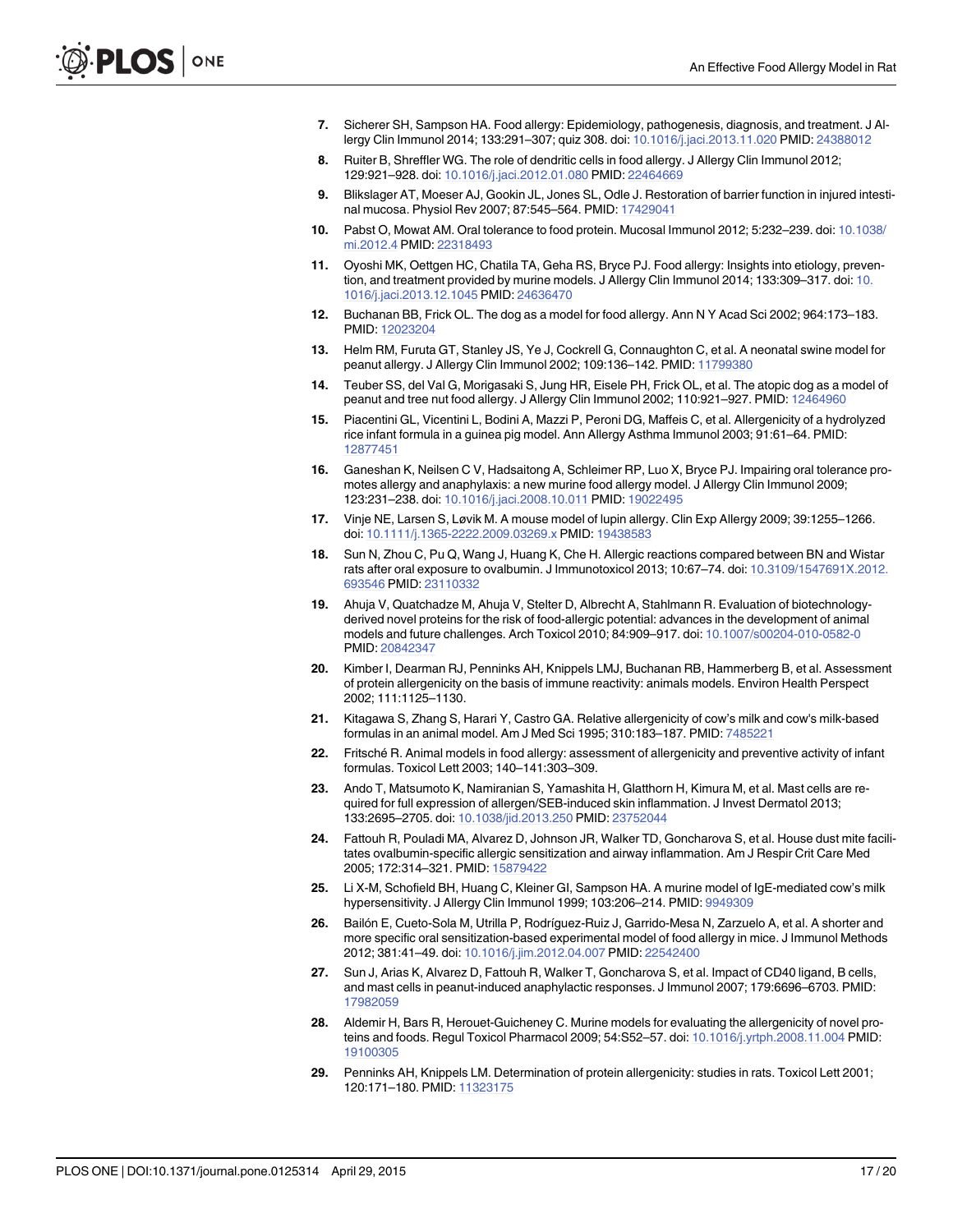- <span id="page-17-0"></span>[30.](#page-2-0) Knippels LM, Penninks AH, van Meeteren M, Houben GF. Humoral and cellular immune responses in different rat strains on oral exposure to ovalbumin. Food Chem Toxicol 1999; 37:881–888. PMID: [10506012](http://www.ncbi.nlm.nih.gov/pubmed/10506012)
- [31.](#page-2-0) Knippels LMJ, Penninks AH, Smit JJ, Houben GF. Immune-mediated effects upon oral challenge of ovalbumin-sensitized Brown Norway rats: further characterization of a rat food allergy model. Toxicol Appl Pharmacol 1999; 156:161–169. PMID: [10222308](http://www.ncbi.nlm.nih.gov/pubmed/10222308)
- [32.](#page-2-0) Knippels LM, Penninks AH, Houben GF. Continued expression of anti-soy protein antibodies in rats bred on a soy protein-free diet for one generation: the importance of dietary control in oral sensitization research. J Allergy Clin Immunol 1998; 101:815–820. PMID: [9648709](http://www.ncbi.nlm.nih.gov/pubmed/9648709)
- [33.](#page-2-0) Zhong Y, Huang J, Tang W, Chen B, Cai W. Effects of probiotics, probiotic DNA and the CpG oligodeoxynucleotides on ovalbumin-sensitized Brown-Norway rats via TLR9/NF-κB pathway. FEMS Immunol Med Microbiol 2012; 66:71–82. doi: [10.1111/j.1574-695X.2012.00991.x](http://dx.doi.org/10.1111/j.1574-695X.2012.00991.x) PMID: [22612777](http://www.ncbi.nlm.nih.gov/pubmed/22612777)
- [34.](#page-13-0) Huang J, Zhong Y, Cai W, Zhang H, Tang W, Chen B. The effects of probiotics supplementation timing on an ovalbumin-sensitized rat model. FEMS Immunol Med Microbiol 2010; 60:132–141. doi: [10.1111/](http://dx.doi.org/10.1111/j.1574-695X.2010.00727.x) [j.1574-695X.2010.00727.x](http://dx.doi.org/10.1111/j.1574-695X.2010.00727.x) PMID: [20846358](http://www.ncbi.nlm.nih.gov/pubmed/20846358)
- [35.](#page-15-0) Cao S, He X, Xu W, Luo Y, Ran W, Liang L, et al. Potential allergenicity research of Cry1C protein from genetically modified rice. Regul Toxicol Pharmacol 2012; 63:181-187. doi: [10.1016/j.yrtph.2012.03.](http://dx.doi.org/10.1016/j.yrtph.2012.03.017) [017](http://dx.doi.org/10.1016/j.yrtph.2012.03.017) PMID: [22504668](http://www.ncbi.nlm.nih.gov/pubmed/22504668)
- [36.](#page-2-0) De Jonge JD, Baken KA, Konings J, Pennings JL, Ezendam J, Van Loveren H. Gene expression changes in the mesenteric lymph nodes of rats after oral peanut extract exposure. J Immunotoxicol 2008; 5:385–394. doi: [10.1080/15476910802586126](http://dx.doi.org/10.1080/15476910802586126) PMID: [19404872](http://www.ncbi.nlm.nih.gov/pubmed/19404872)
- [37.](#page-2-0) Pilegaard K, Madsen C. An oral Brown Norway rat model for food allergy: comparison of age, sex, dosing volume, and allergen preparation. Toxicology 2004; 196:247–257. PMID: [15036751](http://www.ncbi.nlm.nih.gov/pubmed/15036751)
- [38.](#page-2-0) Dearman RJ, Caddick H, Stone S, Basketter DA, Kimber I. Characterization of antibody responses induced in rodents by exposure to food proteins: influence of route of exposure. Toxicology 2001; 167:217–231. PMID: [11578801](http://www.ncbi.nlm.nih.gov/pubmed/11578801)
- [39.](#page-2-0) Camps-Bossacoma M, Abril-Gil M, Franch À, Pérez-Cano FJ, Castell M. Induction of a model of oral sensitization in rat. Clin Immunol Endocr Metab Drugs 2015; in press.
- [40.](#page-2-0) Bøgh KL, Kroghsbo S, Dahl L, Rigby NM, Barkholt V, Mills ENC, et al. Digested Ara h 1 has sensitizing capacity in Brown Norway rats. Clin Exp Allergy 2009; 39:1611–1621. doi: [10.1111/j.1365-2222.2009.](http://dx.doi.org/10.1111/j.1365-2222.2009.03333.x) [03333.x](http://dx.doi.org/10.1111/j.1365-2222.2009.03333.x) PMID: [19689460](http://www.ncbi.nlm.nih.gov/pubmed/19689460)
- 41. Kroghsbo S, Bøgh KL, Rigby NM, Mills ENC, Rogers A, Madsen CB. Sensitization with 7S globulins from peanut, hazelnut, soy or pea induces IgE with different biological activities which are modified by soy tolerance. Int Arch Allergy Immunol 2011; 155:212–224. doi: [10.1159/000321200](http://dx.doi.org/10.1159/000321200) PMID: [21282960](http://www.ncbi.nlm.nih.gov/pubmed/21282960)
- [42.](#page-2-0) Ahrens B, Quarcoo D, Buhner S, Reese G, Vieths S, Hamelmann E. Development of an animal model to evaluate the allergenicity of food allergens. Int Arch Allergy Immunol 2014; 164:89-96. doi: [10.1159/](http://dx.doi.org/10.1159/000363109) [000363109](http://dx.doi.org/10.1159/000363109) PMID: [24903216](http://www.ncbi.nlm.nih.gov/pubmed/24903216)
- [43.](#page-2-0) Ogawa T, Miura S, Tsuzuki Y, Ogino T, Teramoto K, Inamura T, et al. Chronic allergy to dietary ovalbumin induces lymphocyte migration to rat small intestinal mucosa that is inhibited by MAdCAM-1. Am J Physiol Gastrointest Liver Physiol 2004; 286:G702–710. PMID: [14670821](http://www.ncbi.nlm.nih.gov/pubmed/14670821)
- [44.](#page-2-0) Dong W, Selgrade MK, Gilmour MI. Systemic administration of Bordetella pertussis enhances pulmonary sensitization to house dust mite in juvenile rats. Toxicol Sci 2003; 72:113–121. PMID: [12604840](http://www.ncbi.nlm.nih.gov/pubmed/12604840)
- [45.](#page-2-0) Abril-Gil M, Garcia-Just A, Cambras T, Pérez-Cano FJ, Cristina C, Franch À, et al. Motor activity as unbiased variable to assess anaphylactic shock in allergic rats. Exp Biol Med (Maywood) 2015; 1535370215573393, first published on February 25.
- [46.](#page-3-0) Chiesa JJ, Cambras T, Carpentieri AR, Díez-Noguera A. Arrhythmic rats after SCN lesions and constant light differ in short time scale regulation of locomotor activity. J Biol Rhythms 2010; 25:37–46. doi: [10.1177/0748730409352843](http://dx.doi.org/10.1177/0748730409352843) PMID: [20075299](http://www.ncbi.nlm.nih.gov/pubmed/20075299)
- [47.](#page-3-0) Albert N, da Silva C, Díez-Noguera A, Cambras T. Different adaptation of the motor activity rhythm to chronic phase shifts between adolescent and adult rats. Behav Brain Res 2013; 252:347–355. doi: [10.](http://dx.doi.org/10.1016/j.bbr.2013.06.025) [1016/j.bbr.2013.06.025](http://dx.doi.org/10.1016/j.bbr.2013.06.025) PMID: [23792134](http://www.ncbi.nlm.nih.gov/pubmed/23792134)
- [48.](#page-4-0) Ramiro-Puig E, Pérez-Cano FJ, Ramos-Romero S, Pérez-Berezo T, Castellote C, Permanyer J, et al. Intestinal immune system of young rats influenced by cocoa-enriched diet. J Nutr Biochem 2008; 19:555–565. PMID: [18061430](http://www.ncbi.nlm.nih.gov/pubmed/18061430)
- [49.](#page-4-0) Pérez-Berezo T, Franch A, Ramos-Romero S, Castellote C, Pérez-Cano FJ, Castell M. Cocoaenriched diets modulate intestinal and systemic humoral immune response in young adult rats. Mol Nutr Food Res 2011; 55:S56–66. doi: [10.1002/mnfr.201000588](http://dx.doi.org/10.1002/mnfr.201000588) PMID: [21462334](http://www.ncbi.nlm.nih.gov/pubmed/21462334)
- [50.](#page-4-0) Pérez-Berezo T, Ramírez-Santana C, Franch A, Ramos-Romero S, Castellote C, Pérez-Cano FJ, et al. Effects of a cocoa diet on an intestinal inflammation model in rats. Exp Biol Med 2012; 237:1181–1188. doi: [10.1258/ebm.2012.012083](http://dx.doi.org/10.1258/ebm.2012.012083) PMID: [23104506](http://www.ncbi.nlm.nih.gov/pubmed/23104506)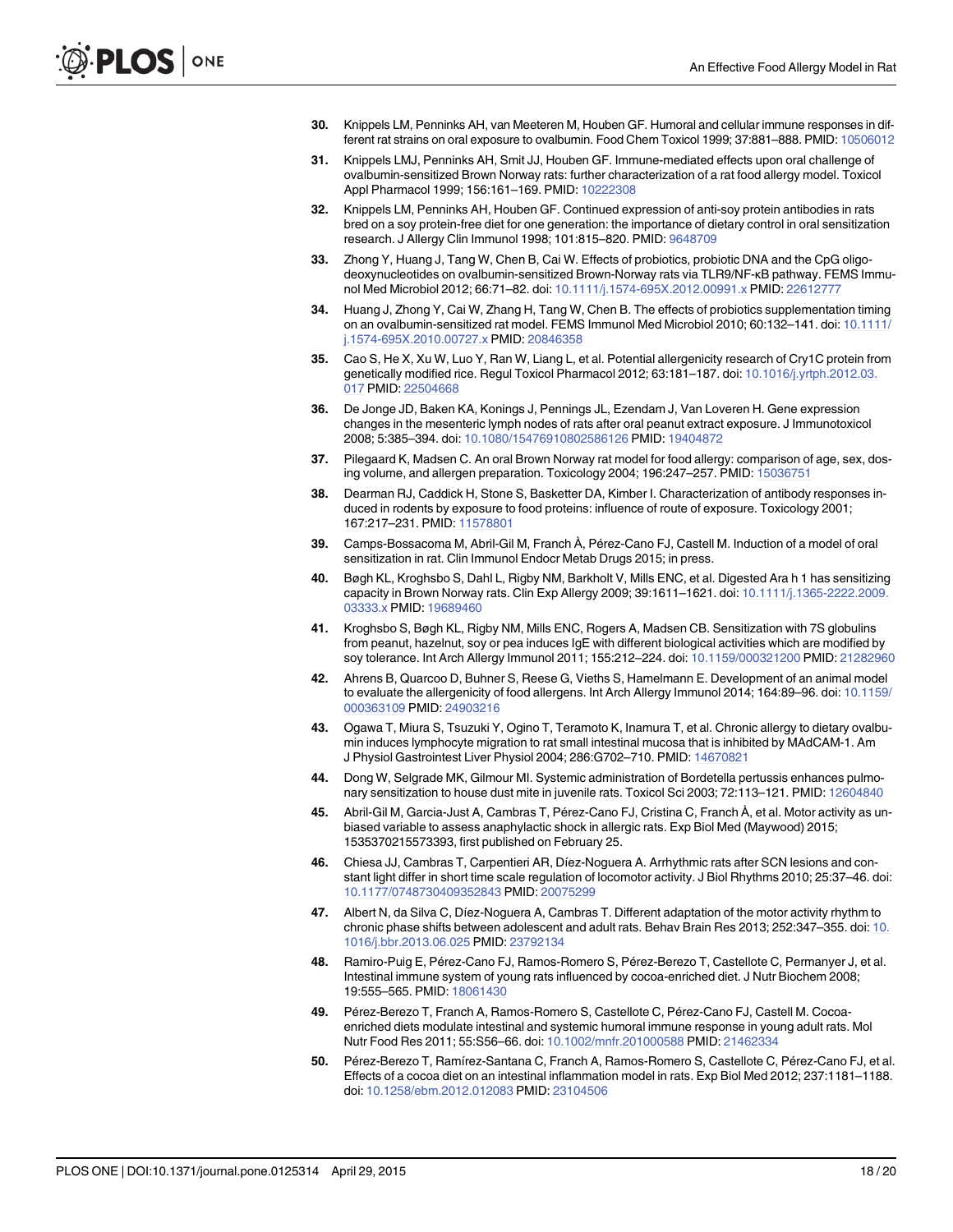- <span id="page-18-0"></span>[51.](#page-5-0) Sakamoto Y, Ohtsuka T, Yoshida H, Ohto K, Onobori M, Matsumoto T, et al. Time course of changes in the intestinal permeability of food-sensitized rats after oral allergen challenge. Pediatr Allergy Immunol 1998; 9:20–24. PMID: [9560838](http://www.ncbi.nlm.nih.gov/pubmed/9560838)
- [52.](#page-5-0) Massot-Cladera M, Pérez-Berezo T, Franch A, Castell M, Pérez-Cano FJ. Cocoa modulatory effect on rat faecal microbiota and colonic crosstalk. Arch Biochem Biophys 2012; 527:105–112. doi: [10.1016/j.](http://dx.doi.org/10.1016/j.abb.2012.05.015) [abb.2012.05.015](http://dx.doi.org/10.1016/j.abb.2012.05.015) PMID: [22663919](http://www.ncbi.nlm.nih.gov/pubmed/22663919)
- [53.](#page-5-0) Livak KJ, Schmittgen TD. Analysis of relative gene expression data using real-time quantitative PCR and the 2(-Delta Delta C(T)) Method. Methods 2001; 25:402-408. PMID: [11846609](http://www.ncbi.nlm.nih.gov/pubmed/11846609)
- [54.](#page-6-0) Abril-Gil M, Massot-Cladera M, Pérez-Cano FJ, Castellote C, Franch À, Castell M. A diet enriched with cocoa prevents IgE synthesis in a rat allergy model. Pharmacol Res 2012; 65:603–608. doi: [10.1016/j.](http://dx.doi.org/10.1016/j.phrs.2012.02.001) [phrs.2012.02.001](http://dx.doi.org/10.1016/j.phrs.2012.02.001) PMID: [22342543](http://www.ncbi.nlm.nih.gov/pubmed/22342543)
- [55.](#page-10-0) Zanardo V, Golin R, Amato M, Trevisanuto D, Favaro F, Faggian D, et al. Cytokines in human colostrum and neonatal jaundice. Pediatr Res 2007; 62:191–194. PMID: [17597660](http://www.ncbi.nlm.nih.gov/pubmed/17597660)
- [56.](#page-12-0) Bøgh KL, Barkholt V, Madsen CB. The sensitising capacity of intact β-lactoglobulin is reduced by coadministration with digested β-lactoglobulin. Int Arch Allergy Immunol 2013; 161:21–36. doi: [10.1159/](http://dx.doi.org/10.1159/000351238) [000351238](http://dx.doi.org/10.1159/000351238) PMID: [23689241](http://www.ncbi.nlm.nih.gov/pubmed/23689241)
- [57.](#page-12-0) Bellou A, Saint-Laudy J, Knippels L, Montémont C, Vauthier E, Gerard P, et al. Brown Norway rat ovalbumin-specific immunoglobulin E antibodies increase the human basophil expression of CD63 marker. Scand J Immunol 2003; 57:271–278. PMID: [12641656](http://www.ncbi.nlm.nih.gov/pubmed/12641656)
- [58.](#page-12-0) Gracie JA, Bradley JA. Interleukin-12 induces interferon-γ-dependent switching of IgG alloantibody subclass. Eur J Immunol 1996; 8:1217–1221.
- [59.](#page-13-0) Terhune TD, Deth RC. How aluminum adjuvants could promote and enhance non-target IgE synthesis in a genetically-vulnerable sub-population. J Immunotoxicol 2013; 10:210–222. doi: [10.3109/](http://dx.doi.org/10.3109/1547691X.2012.708366) [1547691X.2012.708366](http://dx.doi.org/10.3109/1547691X.2012.708366) PMID: [22967010](http://www.ncbi.nlm.nih.gov/pubmed/22967010)
- [60.](#page-13-0) Saavedra Y, Vergara P. Hypersensitivity to ovalbumin induces chronic intestinal dysmotility and increases the number of intestinal mast cells. Neurogastroenterol Motil 2005; 17:112–122. PMID: [15670271](http://www.ncbi.nlm.nih.gov/pubmed/15670271)
- [61.](#page-13-0) Golias J, Schwarzer M, Wallner M, Kverka M, Kozakova H, Srutkova D, et al. Heat-induced structural changes affect OVA-antigen processing and reduce allergic response in mouse model of food allergy. PLoS One 2012; 7: e37156. doi: [10.1371/journal.pone.0037156](http://dx.doi.org/10.1371/journal.pone.0037156) PMID: [22629361](http://www.ncbi.nlm.nih.gov/pubmed/22629361)
- [62.](#page-13-0) Berin MC, Mayer L. Immunophysiology of experimental food allergy. Mucosal Immunol 2009; 2:24–32. doi: [10.1038/mi.2008.72](http://dx.doi.org/10.1038/mi.2008.72) PMID: [19079331](http://www.ncbi.nlm.nih.gov/pubmed/19079331)
- [63.](#page-13-0) Konstantinou GN, Nowak-Węgrzyn A, Bencharitiwong R, Bardina L, Sicherer SH, Sampson HA. Eggwhite-specific IgA and IgA2 antibodies in egg-allergic children: is there a role in tolerance induction? Pediatr Allergy Immunol 2014; 25:64–70. doi: [10.1111/pai.12143](http://dx.doi.org/10.1111/pai.12143) PMID: [24118158](http://www.ncbi.nlm.nih.gov/pubmed/24118158)
- [64.](#page-13-0) Orivuori L, Mustonen K, Roduit C, Braun-Fahrländer C, Dalphin J-C, Genuneit J, et al. Immunoglobulin A and immunoglobulin G antibodies against β-lactoglobulin and gliadin at age 1 associate with immuno-globulin E sensitization at age 6. Pediatr Allergy Immunol 2014; 25:329-337. doi: [10.1111/pai.12246](http://dx.doi.org/10.1111/pai.12246) PMID: [24953294](http://www.ncbi.nlm.nih.gov/pubmed/24953294)
- [65.](#page-13-0) Vazquez-Ortiz M, Pascal M, Juan M, Alsina L, Martín-Mateos MA, Plaza AM. Serum allergen-specific IgA is not associated with natural or induced tolerance to egg in children. Allergy 2013; 68:1327–1332. doi: [10.1111/all.12217](http://dx.doi.org/10.1111/all.12217) PMID: [24004369](http://www.ncbi.nlm.nih.gov/pubmed/24004369)
- [66.](#page-13-0) Gibson S, Mackeller A, Newlands G, Miller H. Phenotypic expression of mast cell granule proteinases. Distribution of mast cell proteinases I and II in the rat digestive system. Immunology 1987; 62:621–627. PMID: [3323033](http://www.ncbi.nlm.nih.gov/pubmed/3323033)
- [67.](#page-13-0) Makabe-Kobayashi Y, Hori Y, Adachi T, Ishigaki-Suzuki S, Kikuchi Y, Kagaya Y, et al. The control effect of histamine on body temperature and respiratory function in IgE-dependent systemic anaphylaxis. J Allergy Clin Immunol 2002; 110:298–303. PMID: [12170272](http://www.ncbi.nlm.nih.gov/pubmed/12170272)
- [68.](#page-13-0) Khodoun M, Strait R, Orekov T, Hogan S, Karasuyama H, Herbert DR, et al. Peanuts can contribute to anaphylactic shock by activating complement. J Allergy Clin Immunol 2009; 123:342–351. doi: [10.](http://dx.doi.org/10.1016/j.jaci.2008.11.004) [1016/j.jaci.2008.11.004](http://dx.doi.org/10.1016/j.jaci.2008.11.004) PMID: [19121857](http://www.ncbi.nlm.nih.gov/pubmed/19121857)
- [69.](#page-13-0) Traver E, Torres R, de Mora F, Vergara P. Mucosal mast cells mediate motor response induced by chronic oral exposure to ovalbumin in the rat gastrointestinal tract. Neurogastroenterol Motil 2010; 22: e34–43. doi: [10.1111/j.1365-2982.2009.01377.x](http://dx.doi.org/10.1111/j.1365-2982.2009.01377.x) PMID: [19682267](http://www.ncbi.nlm.nih.gov/pubmed/19682267)
- [70.](#page-13-0) Jardí F, Martínez V, Vergara P. NGF is involved in oral ovalbumin-induced altered colonic contractility in rats: evidence from the blockade of TrkA receptors with K252a. Neurogastroenterol Motil 2012; 24: e580–590. doi: [10.1111/nmo.12027](http://dx.doi.org/10.1111/nmo.12027) PMID: [23072452](http://www.ncbi.nlm.nih.gov/pubmed/23072452)
- [71.](#page-14-0) Leonard SA, Martos G, Wang W, Nowak-Węgrzyn A, Berin MC. Oral immunotherapy induces local protective mechanisms in the gastrointestinal mucosa. J Allergy Clin Immunol 2012; 129:1579–1587. doi: [10.1016/j.jaci.2012.04.009](http://dx.doi.org/10.1016/j.jaci.2012.04.009) PMID: [22554705](http://www.ncbi.nlm.nih.gov/pubmed/22554705)